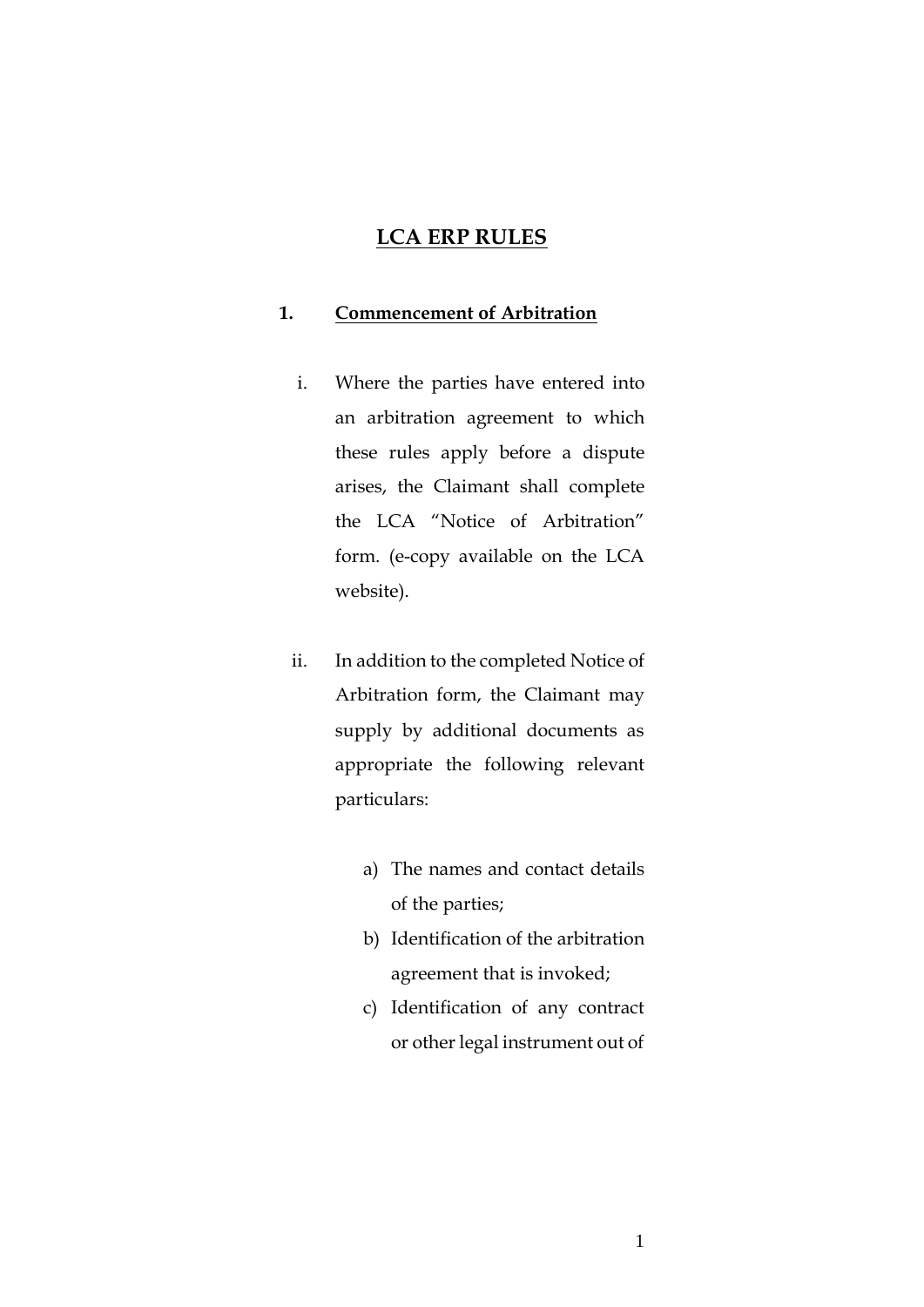or in which the dispute arises or, in the absence of such contract or instrument a brief description of the relevant relationship;

- d) Statement of the claim and an indication of the amount involved, if any;
- e) The relief or remedy sought
- f) The name, address, telephone number(s) and email address of the Claimant's representative;
- g) Payment of the fee prescribed in the Schedule of Registration Fees and administrative charges of the LCA;
- h) confirmation that copies of the notice have been, or are being simultaneously, served on all other parties to the arbitration by one or more means of service to be identified in such confirmation.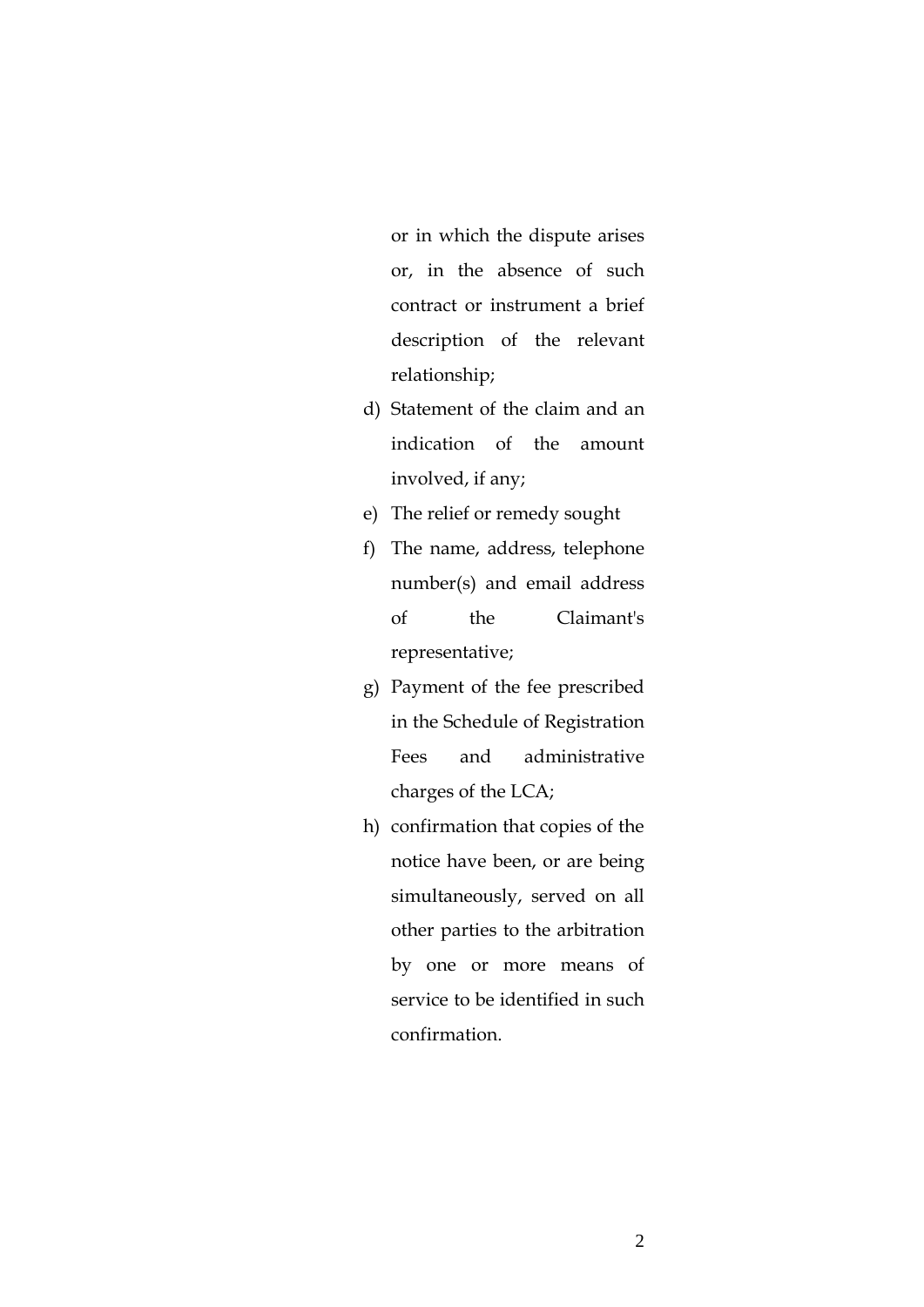- i) The Notice may also include an indication that the dispute should be resolved under the express resolution procedure.
- iii. The form shall be dated and signed by the party or its expressly authorised representative.
- iv. The arbitration commences when the Respondent receives or acknowledges the Notice of Arbitration.
- v. Where there has been no previous arbitration agreement a party wishing to commence an arbitration under these rules (the Claimant) shall complete a Request for Arbitration Form (e-copy available on the LCA website).
- vi. In addition to the completed Request for Arbitration form, the Claimant may supply by additional documents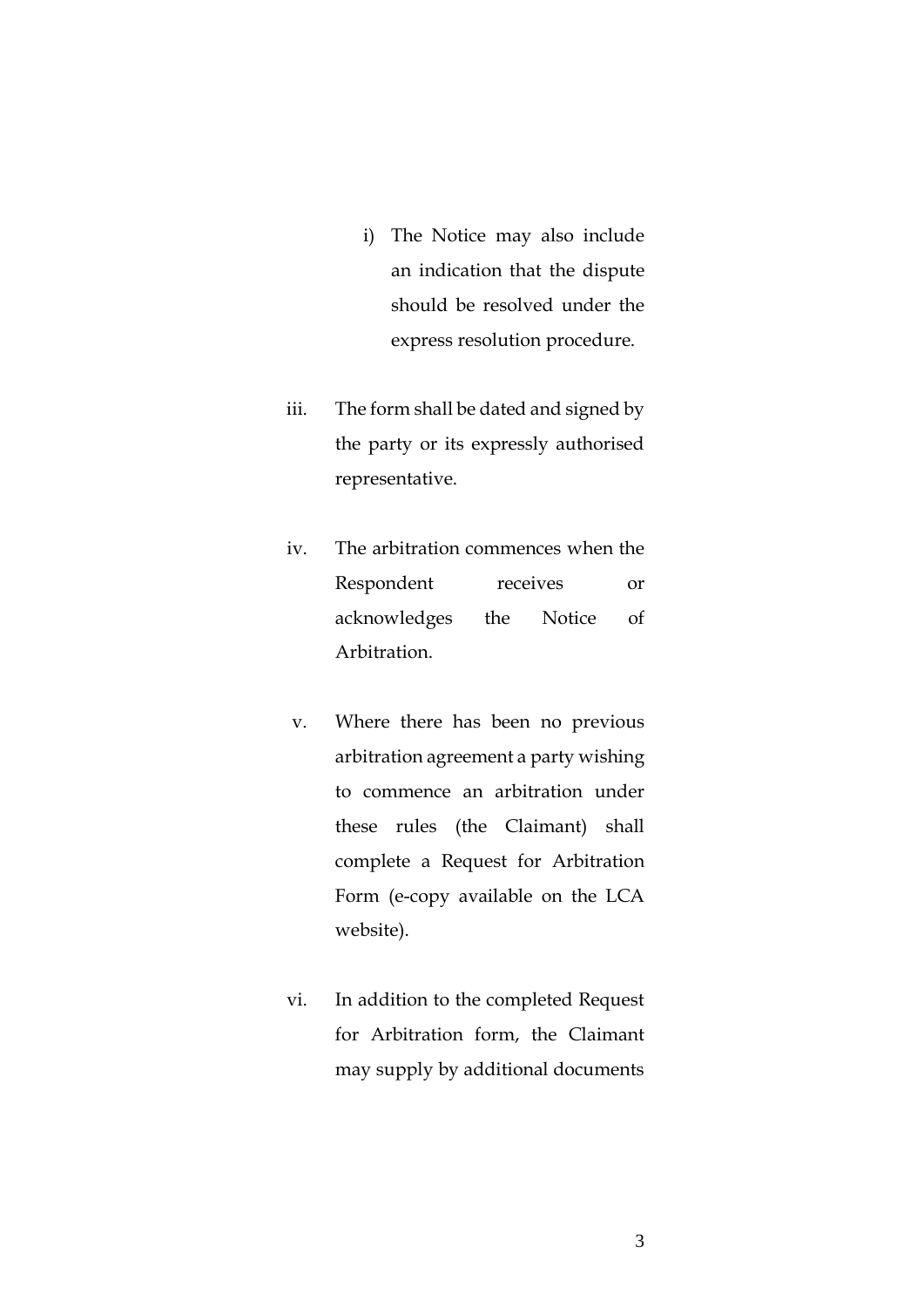as appropriate the relevant particulars listed in article 1 (ii) (a)-(i) above and shall deliver them to the other party (the Respondent) and to the secretariat of the LCA:

- vii. The form shall be dated and signed by the party or its expressly authorised representative.
- viii. The arbitration commences when the LCA confirms in writing that it has received the original Request for Arbitration form as signed by both parties and has accepted the arbitration request.
	- ix. Where the parties have commenced arbitration under the LCA arbitration rules or the arbitration rules of another arbitration institution or law and decide thereafter to opt-into the LCA ERP, the arbitration will be deemed to commence when both parties have signed the LCA ERP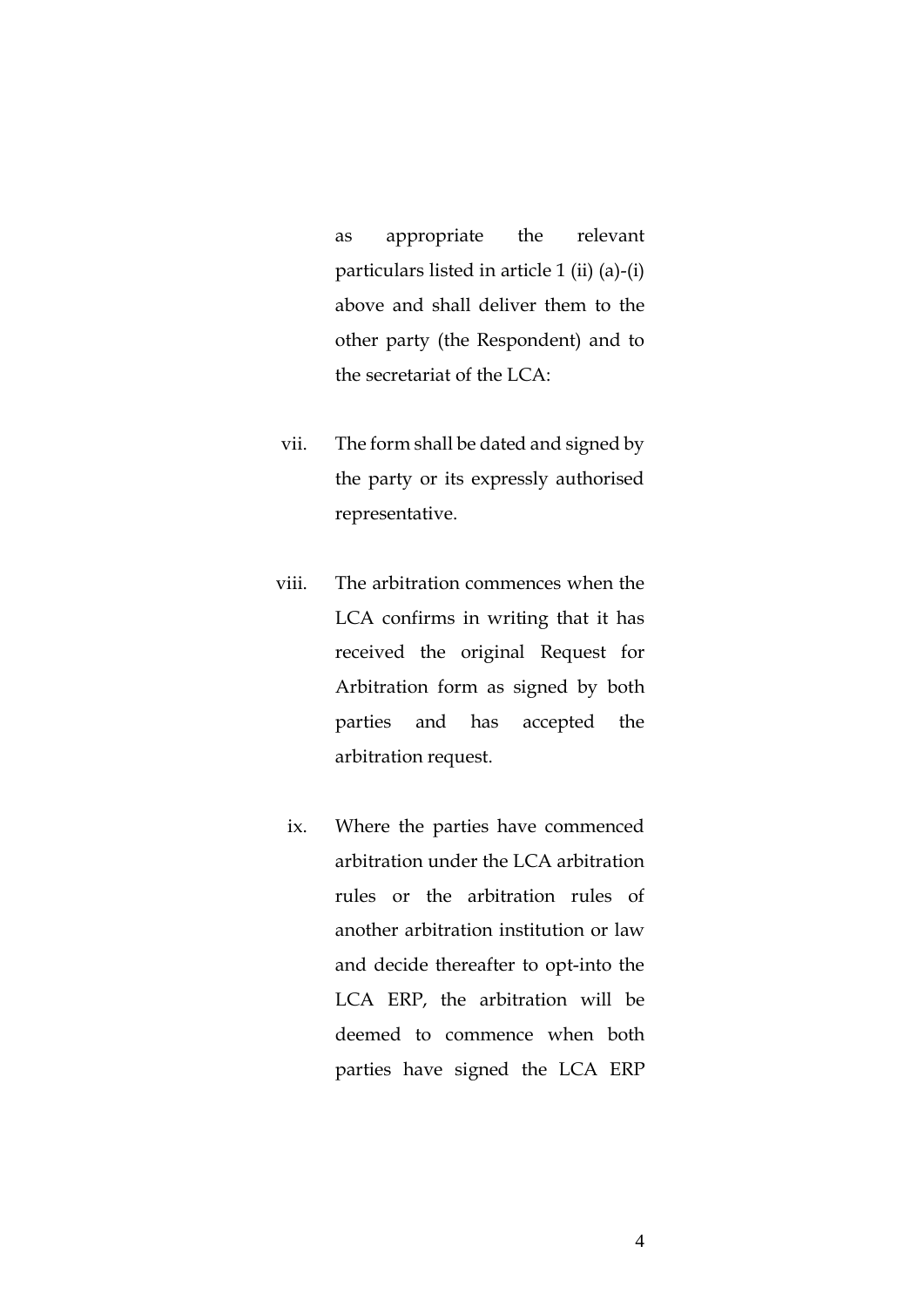Submission form-( e-copy available on the LCA website) and the Claimant has served on the Respondent the documents listed in Article  $1(i)$  (a)-(i).

#### **2. Calculation of Periods of Time**

For the purpose of calculating a period of time under these Rules, such period shall begin to run on the day following the day when a notice is received. If the last day of such period is an official holiday or a nonbusiness day at the residence or place of business of the addressee, the period is extended until the first following business day. Otherwise than as above official holidays or nonbusiness days occurring during the running of the period of time are included in calculating the period.

#### **3. Administration**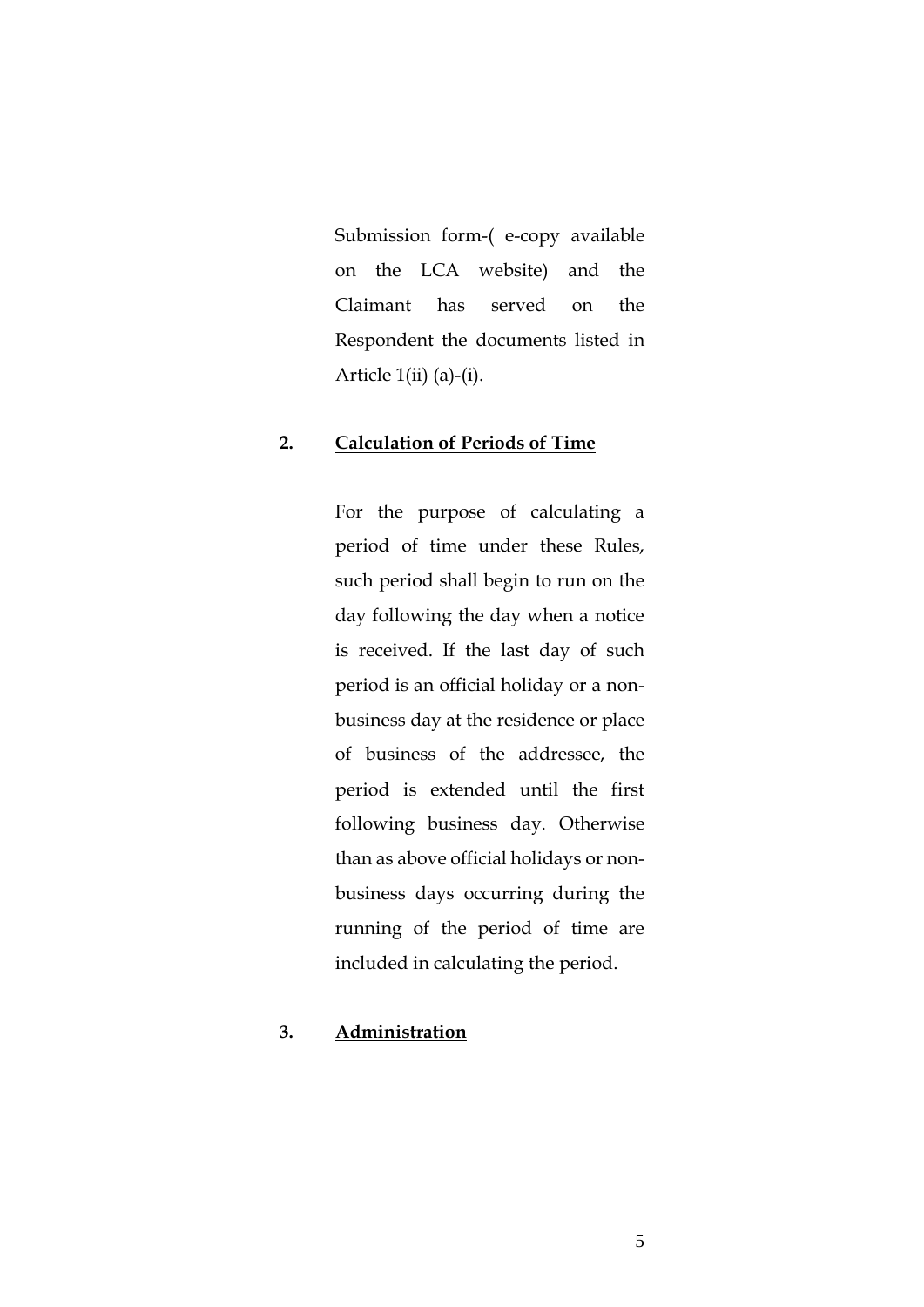The LCA shall administer the reference under these rules and the costs of such administration shall be included in administrative costs assessed on and paid by the parties or either of them.

#### 4. **Delivery of Processes**

Any processes to be delivered under these Rules may be sent by courier, email, fax or hand delivery provided that such delivery can be proved by the method employed.

#### 5. **Notice of Defense**

- i. The Respondent shall have 10 days from the day of commencement of arbitration to deliver a notice of defense to the claim.
- ii. In support of any notice of claim or defense, a party shall provide as may be necessary the following: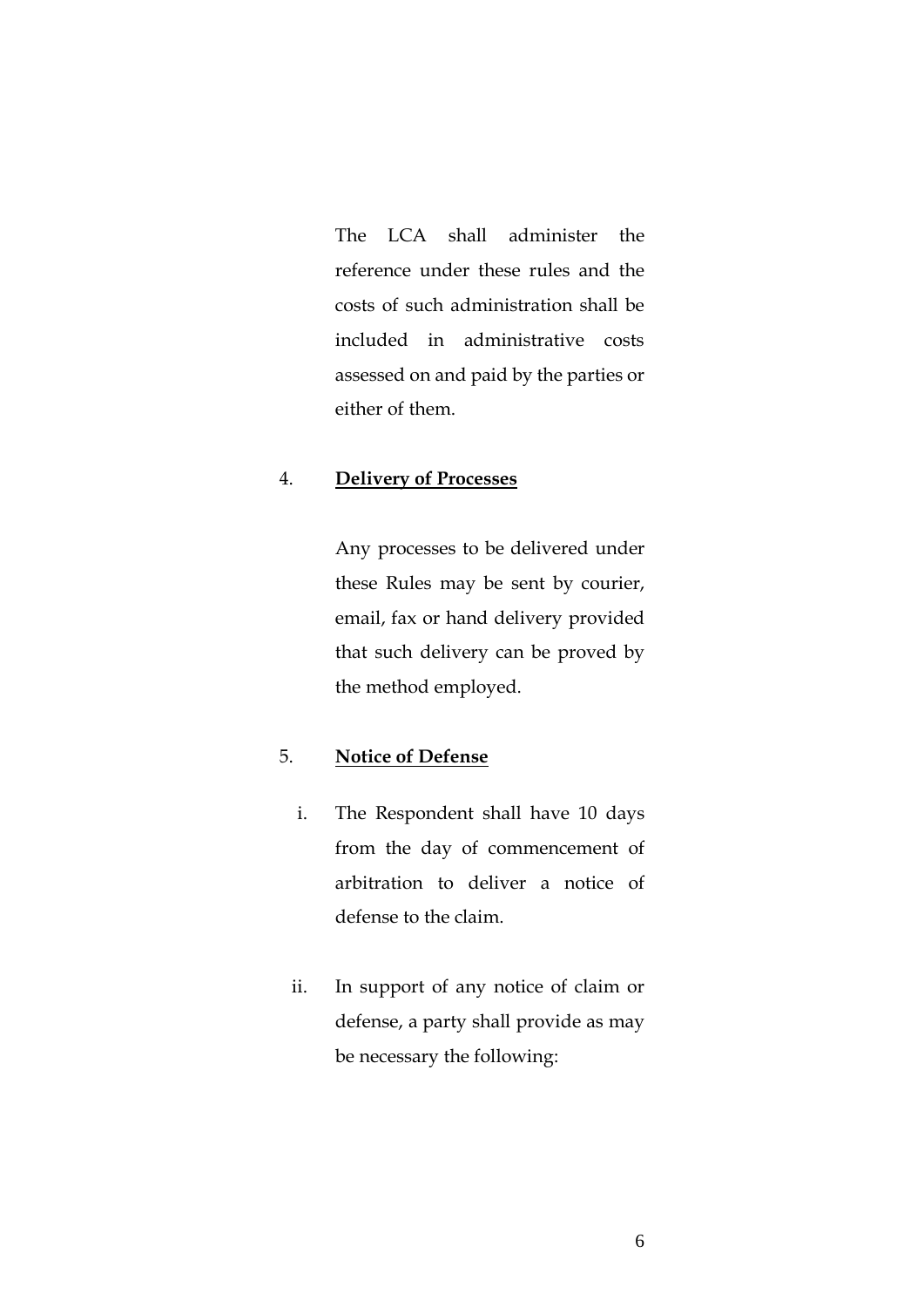- a) adequate notice of all claims or defenses as applicable;
- b) a separate section identifying the parties' relationship;
- c) a separate section identifying the significance of the dispute to that relationship;
- d) a separate section articulating the desired result or claim for relief;
- e) a separate section listing names and addresses of all reasonably potential witnesses;
- f) a separate section identifying the location and the categories of all documents in the party's possession, custody or control that may be relevant to the dispute;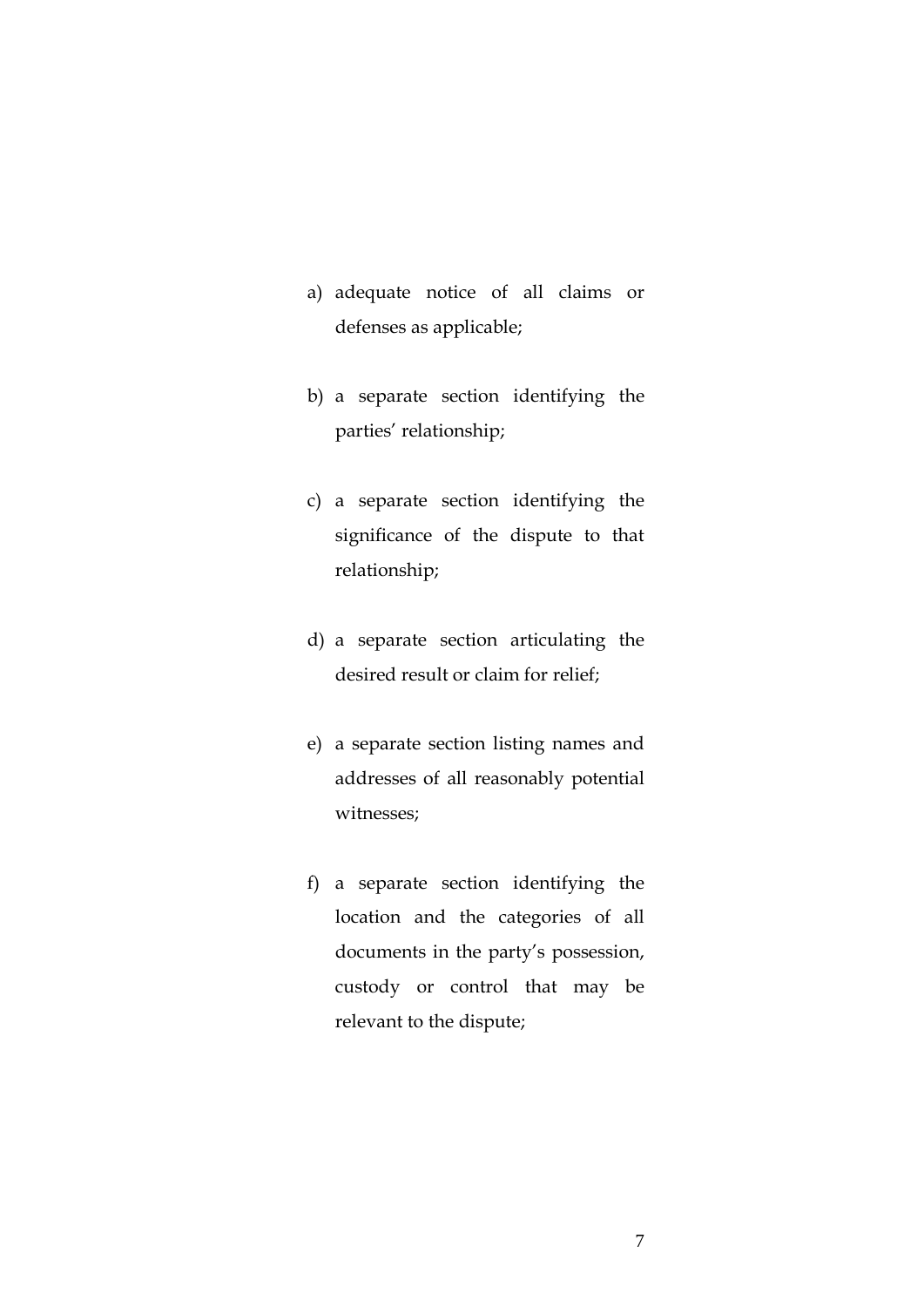- g) a statement of any subject matter expertise the party believes is needed for a just resolution.
- iii. Any counterclaim shall be asserted with the notice of defense. The counterclaim and notice of defense to the counterclaim shall follow the procedures set forth above.
- iv. The notice of defense shall be delivered directly to the Claimant or its representative and a copy of same submitted at the LCA

### 6**. Reply**

i. Upon receipt of the Respondent's defence and where applicable any counterclaim the Claimant has 5 days within which to submit a response along with any documentation in support and to deliver a copy to each of the Respondent and to the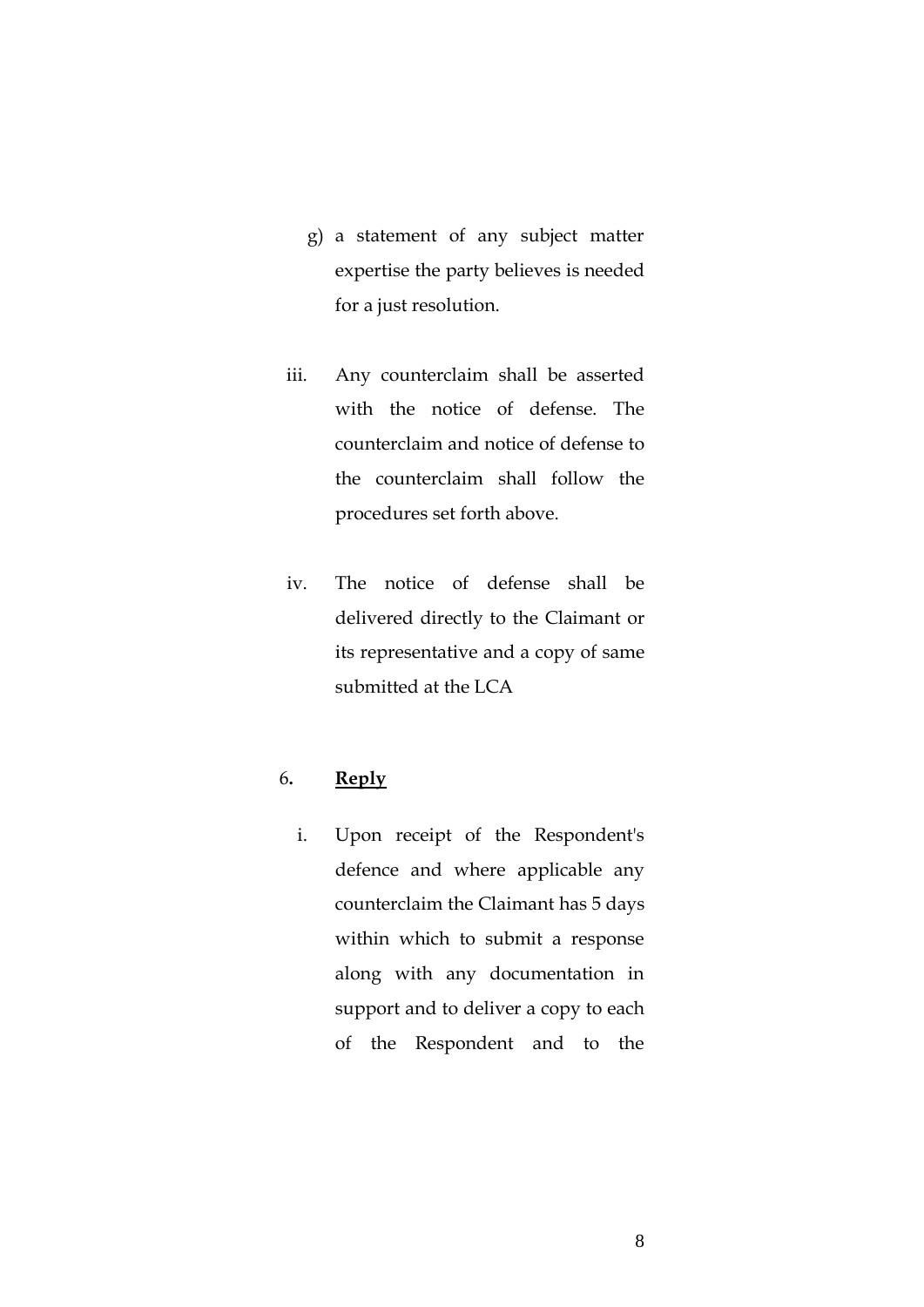secretariat of the LCA. The response must be restricted to points arising from the Respondents defence or counterclaim.

ii. The Claimant may not include any new points of claim.

#### **7. Selection of Arbitrator**

- i. By selecting these rules of procedure, the parties are agreeing that a single arbitrator shall hear and decide the dispute and both parties will be deemed to have requested the President of LCA to select the single arbitrator.
- ii. No later than five days after the issues have been joined through service of the last due notice of defense, the President of LCA shall appoint an arbitrator to decide the dispute.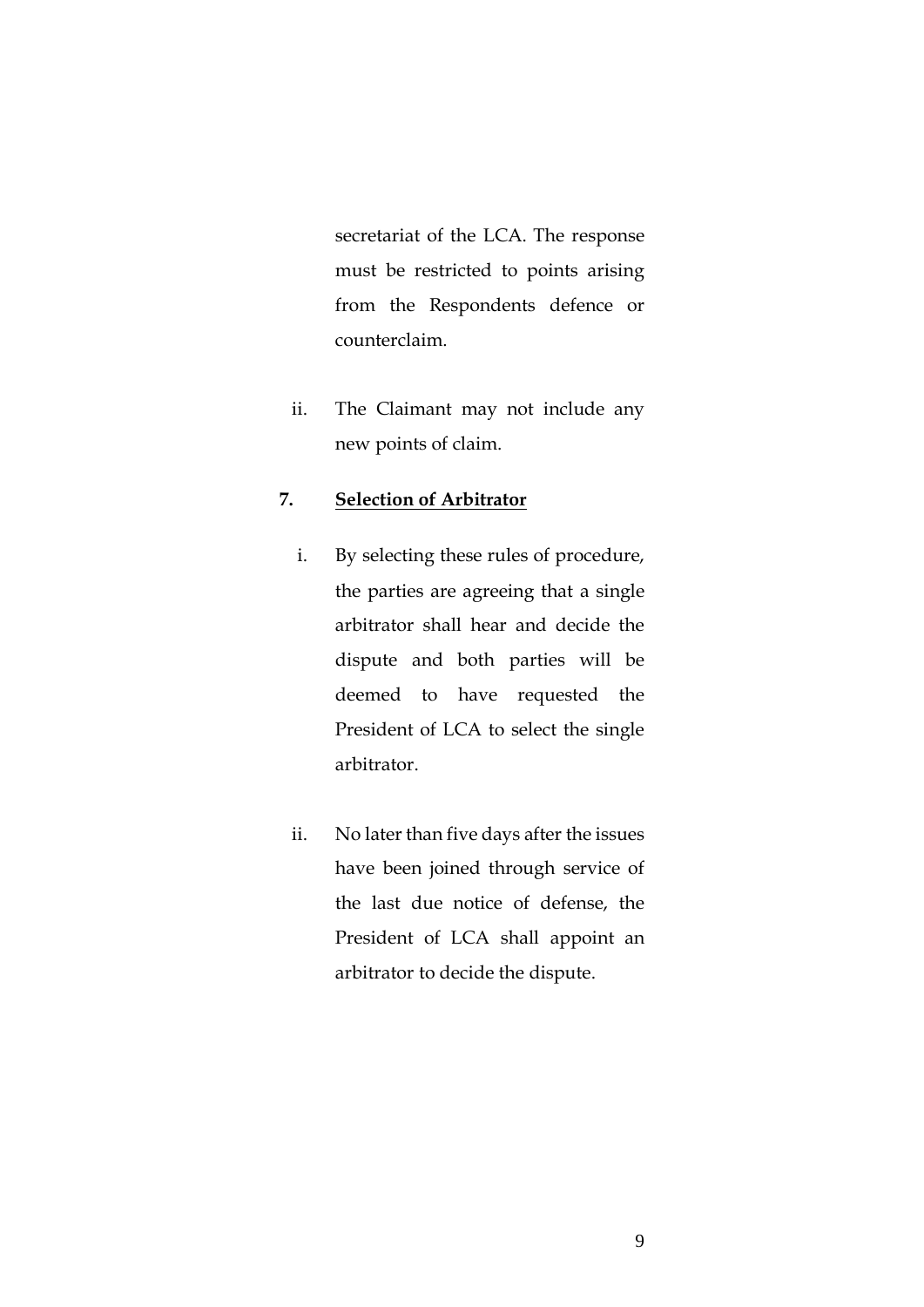- iii. The LCA shall notify the parties in writing of the arbitrator appointed.
- iv. Any arbitrator appointed shall act in accordance with the provisions of the LCA Arbitration Rules and guidelines for arbitrators issued by LCA from time to time and shall remain at all times independent of any of the parties and shall determine the dispute in an impartial and timely manner.
- v. The arbitrator shall commit to hold hearings and render an award within the time periods established by these Rules.
- vi. If an arbitrator is unable to act for any reason(s) the President of the LCA shall appoint another arbitrator to act in his/her place within five days of notification of such inability.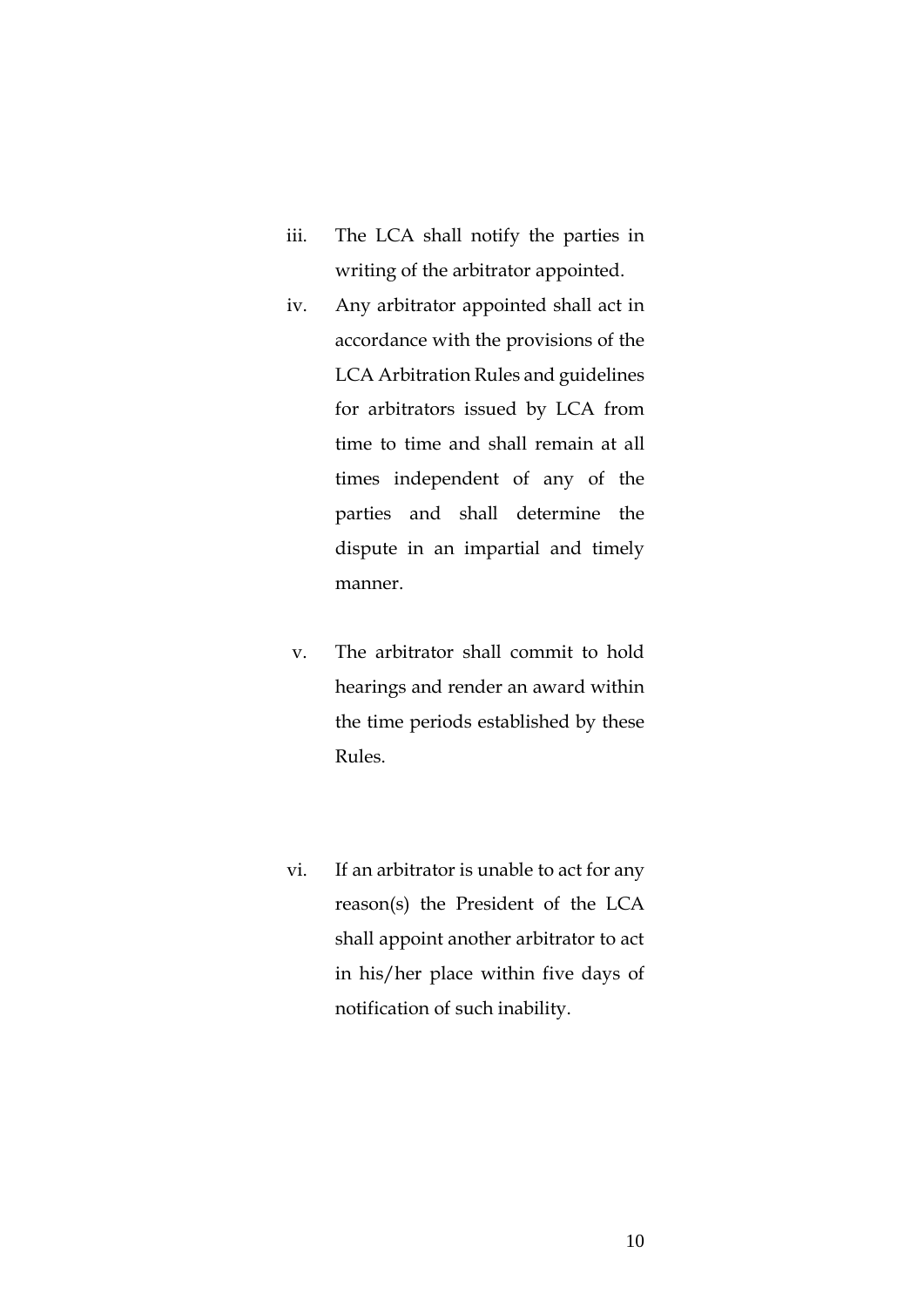# 8. **Review of Award**

Before the publication of any award the Arbitrator shall submit same to the LCA in draft for review as to form only. The review shall not extend the time in which an award is to be delivered.

## **9. Seat of Arbitration**

An arbitration under these rules will be deemed to have its seat and venue in Lagos and be conducted under the rules of the LCA and the Laws of Lagos State of Nigeria.

# 10. **Preliminary Meeting**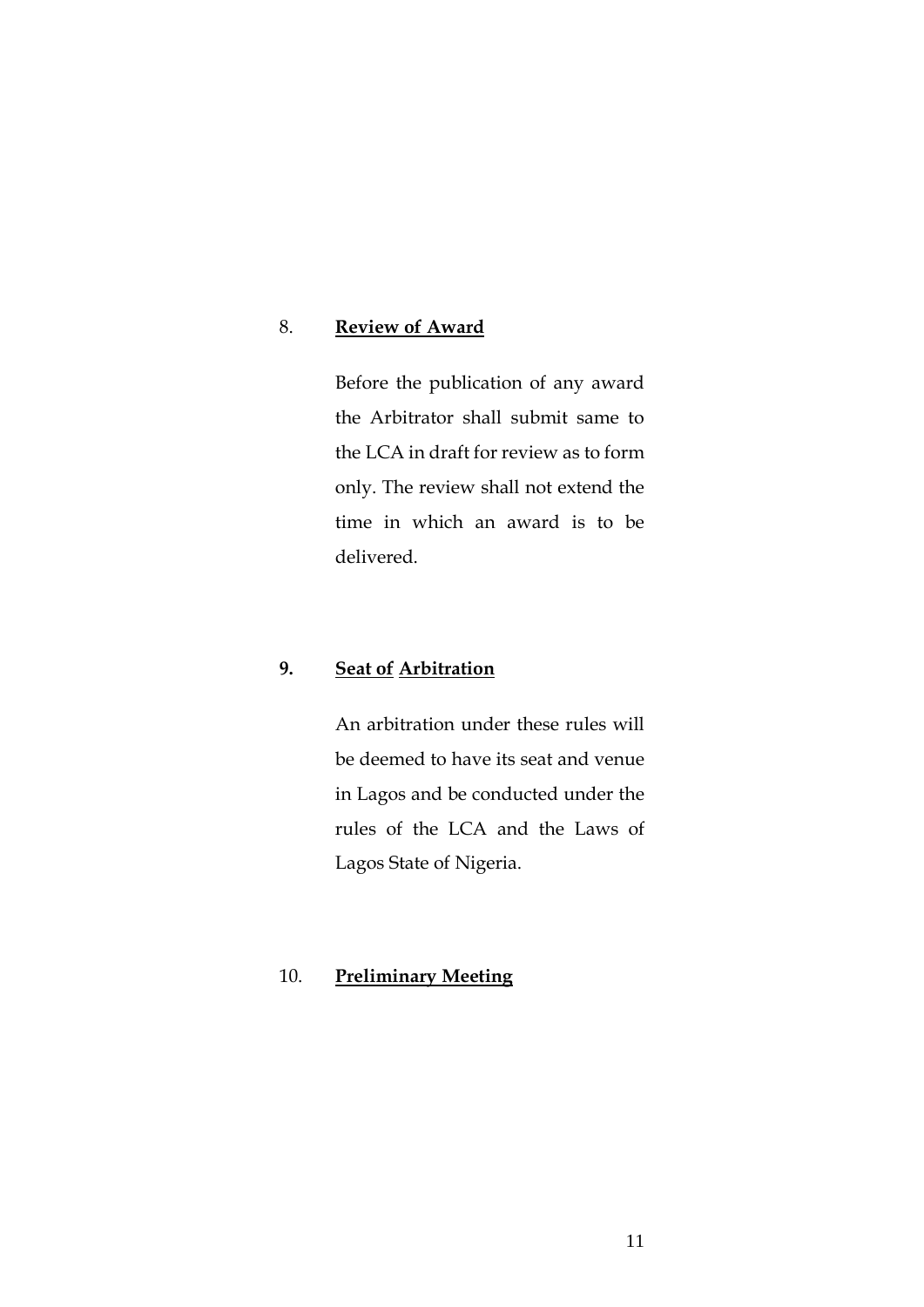Within 5 days of appointment, the arbitrator shall hold a preliminary meeting in order to resolve any issues that may delay the decision of the dispute and to give order for directions required to fix the time table for the conclusion of the reference.

- i. The arbitrator shall also decide at this conference whether the arbitration will proceed on a documents only basis or hearing and the manner of the hearing whether video conference, telephone conference or physical meeting.
- ii. Where the arbitrator decides to proceed with a hearing the hearing shall be limited to just 1 day.
- iii. The arbitrator may hold one or more conferences in the arbitrator's discretion so long as such further conference will not alter the timetable.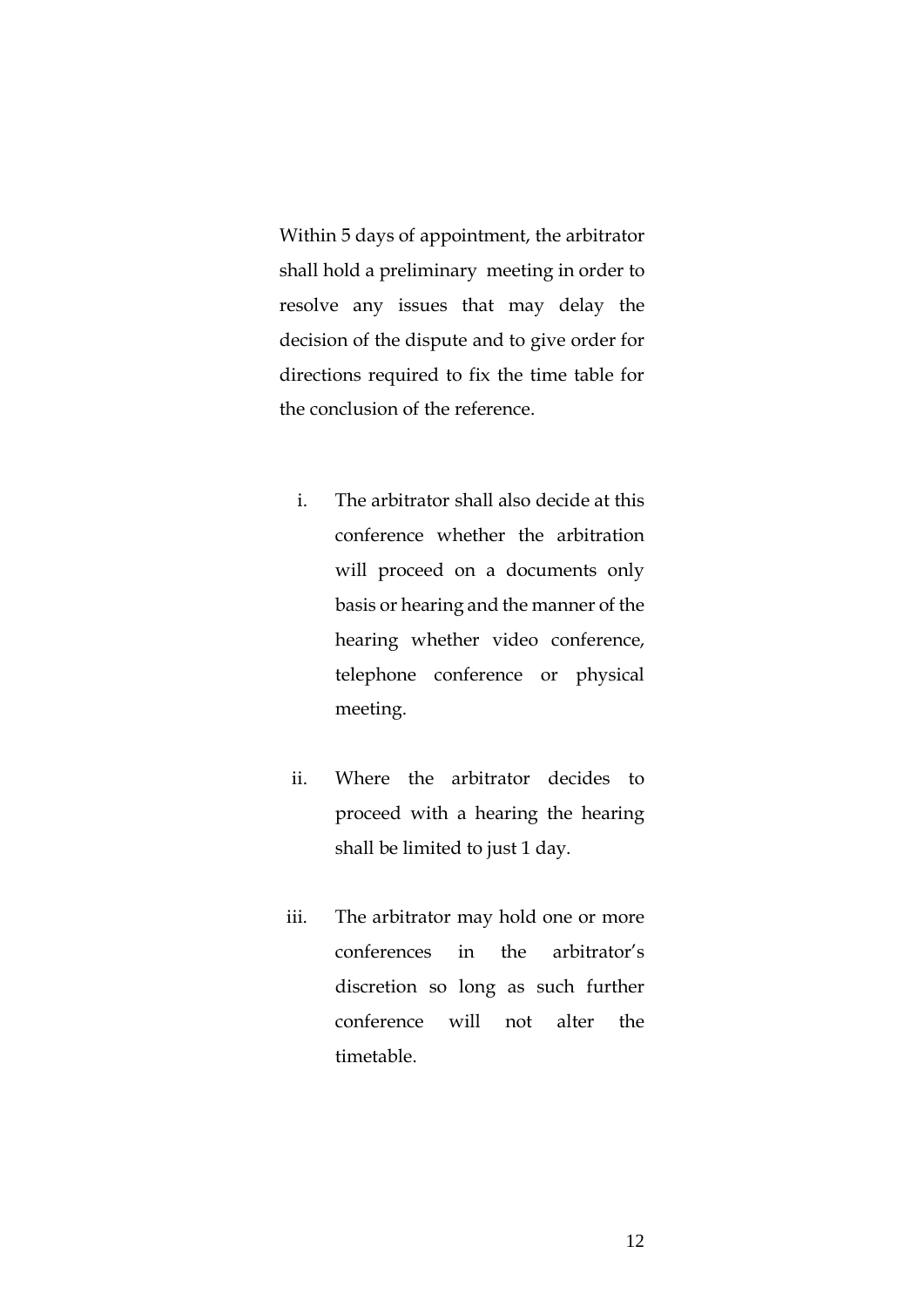#### 11. **Limited Discovery**

- i. Except as otherwise ordered by the arbitrator, discovery shall be limited to the exchange of documents.
- ii. Upon date(s) established by the arbitrator, each party may serve on the other as may be necessary for proving their respective case:
	- a) all non-privileged hardcopy and electronic documents that they reasonably believe are relevant to any issue to be resolved in the arbitration;
	- b) a privilege log with a sufficient description so that the assertion of privilege can be appropriately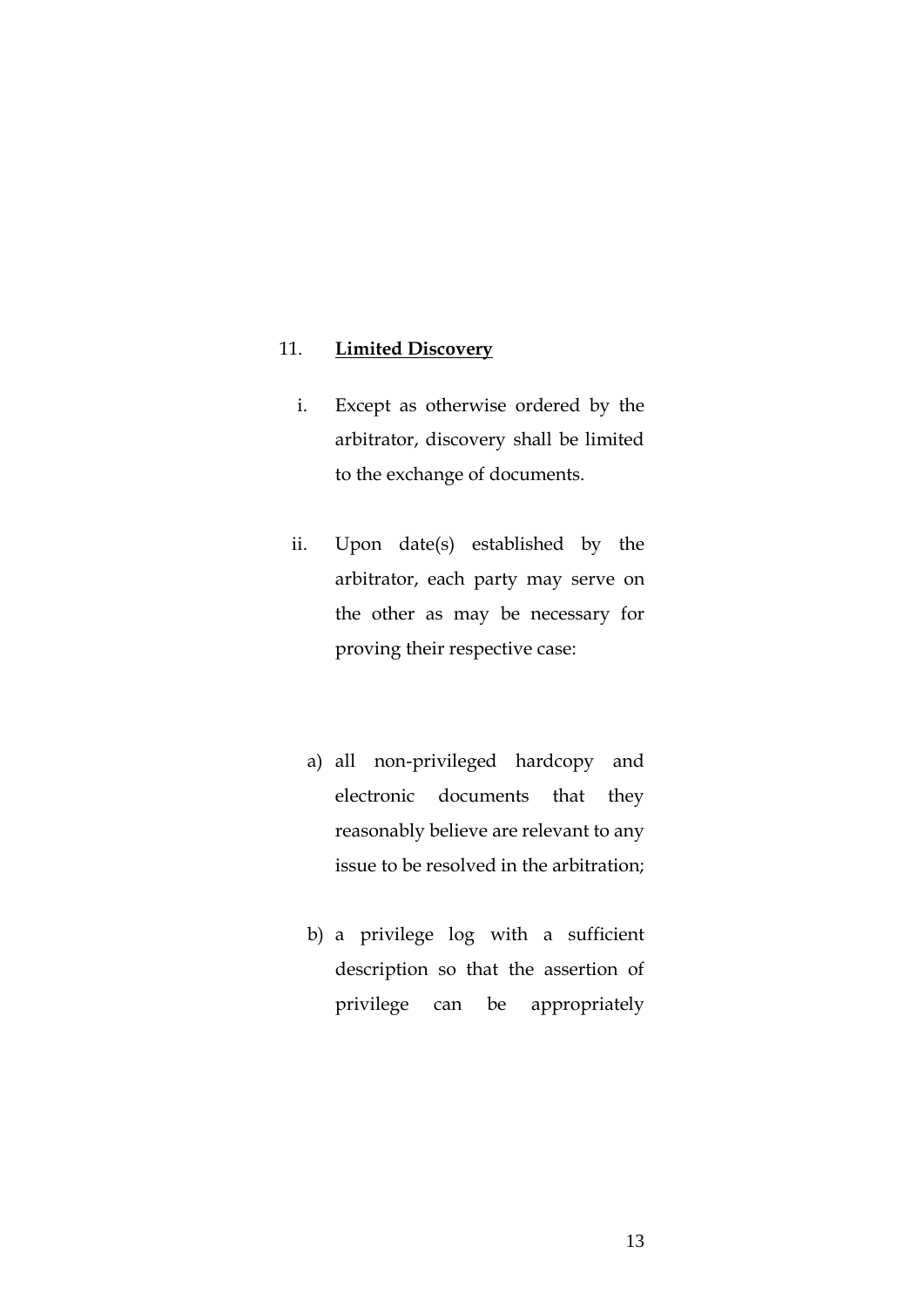evaluated by the non-producing party and the arbitrator;

- c) in addition, each party may serve a list of particular categories of documents needed with respect to the dispute, which list shall attempt to be as specific as reasonably practicable, and each party shall then serve in response a statement of whether the initial production included the requested documents and, if not, whether the production will be supplemented or whether there is an objection thereto;
- iii. Any documents not produced two weeks prior to the arbitration hearing may not be used by the producing party at the hearing, except for rebuttal documents, which may be admitted in the discretion of the arbitrator.

#### 12. **Neutral Expert**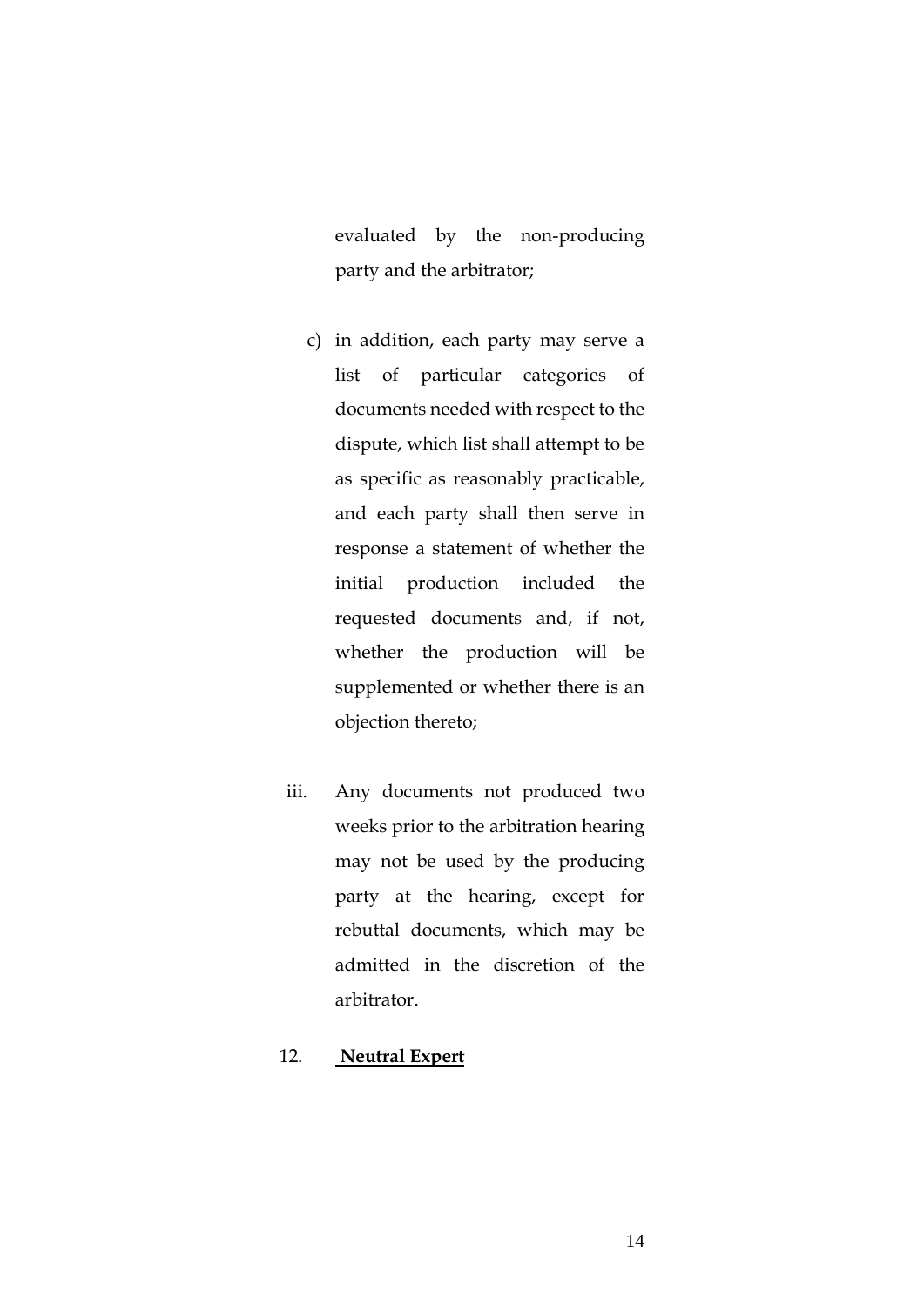- i. If the arbitrator deems it appropriate, the arbitrator may appoint an independent neutral expert to assist the arbitrator in gathering facts necessary to a full resolution by direct interviews with party representatives prior to the hearings.
- ii. The neutral expert shall render his report in writing with copies to each party.
- iii. The cost for the neutral expert shall be shared by the parties.

# 13. **Hearing**

i. Where the arbitrator decides to proceed with a hearing, the hearing may be held or witnesses presented by video conference or such other manner as the arbitrator deems appropriate.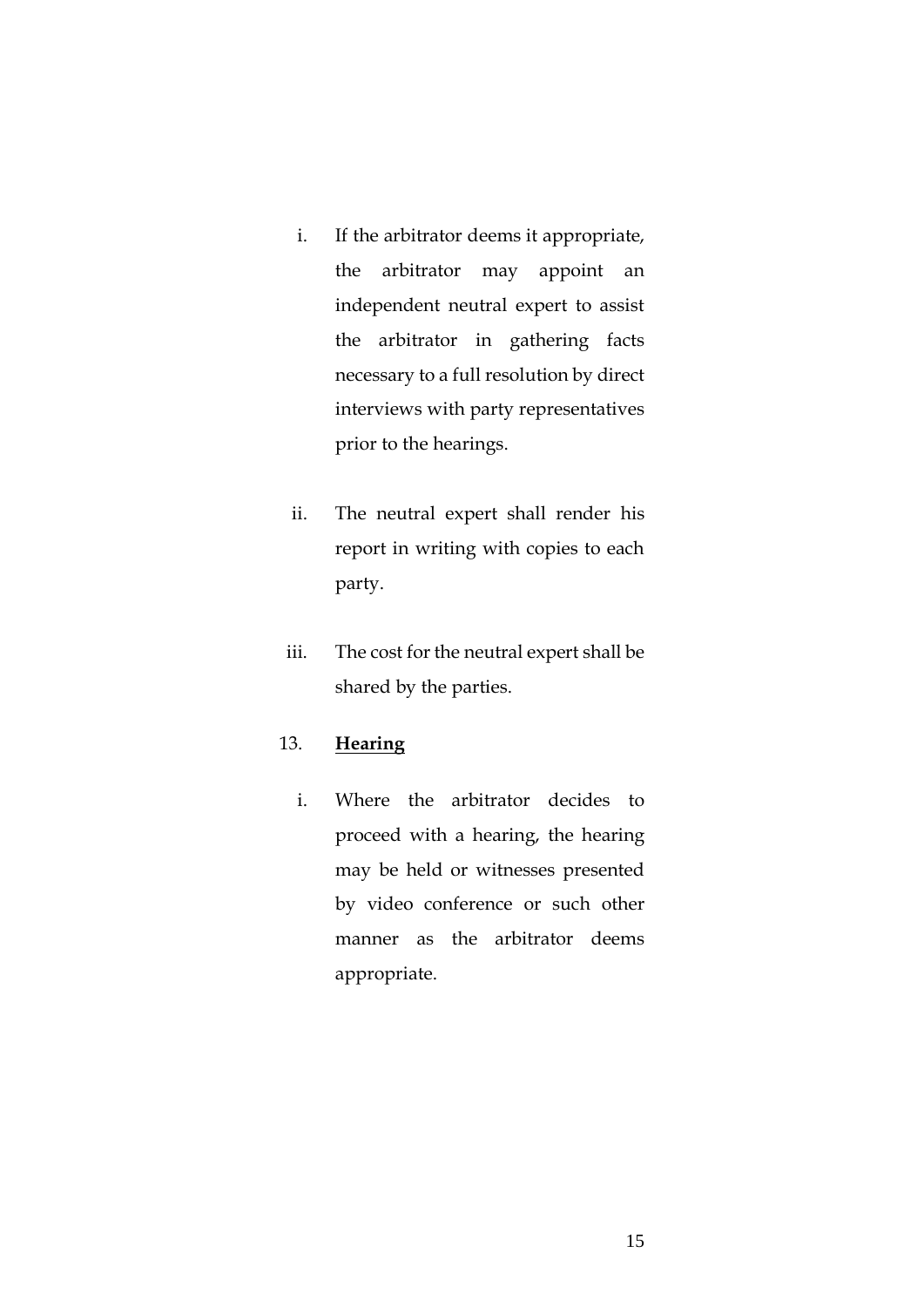- ii. The arbitrator may impose a timed hearing with equal time for either party to present its evidence. In any timed hearing, a party may present a witness on direct examination through an affidavit. The arbitrator may also limit the number of experts to be presented by the parties.
- iii. The arbitrator shall determine the appropriate procedures for the arbitration bearing in mind that the parties selected fast track arbitration to achieve a fast, equitable solution without the formalities required by judicial processes.
- iv. The parties shall produce such evidence as the arbitrator deems necessary to understand and to determine the matters in dispute. The arbitrator shall have the power to subpoena witness or documents upon request or either party or as deemed necessary by the arbitrator.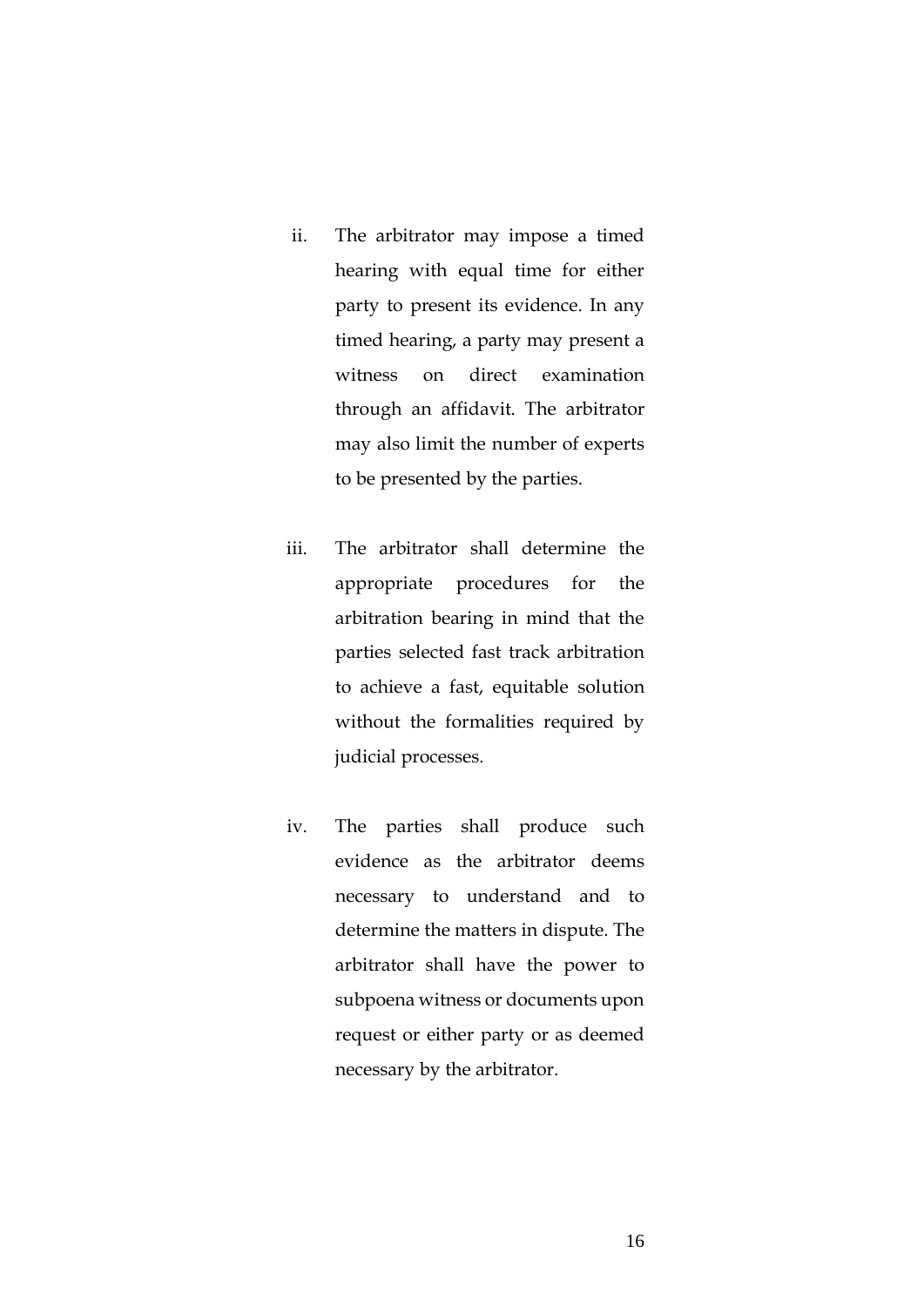- v. Unless the parties have otherwise jointly consented, hearings will be held not later than 35 days from the day of commencement of arbitration. The hearing shall be for 1 day.
- vi. If the parties have related agenda items pending in mediation, at the request of either party, the mediator (if separate from the arbitrator) may attend any of the arbitration sessions.

#### **14. Close of proceedings**

i. The arbitrator shall declare the proceedings closed when he/she is satisfied that the parties have had a reasonable opportunity to present their cases. In exceptional circumstances, prior to the making of the final award, the Arbitrator may reopen the proceedings on the Arbitrator's own motion, or on the application of a party.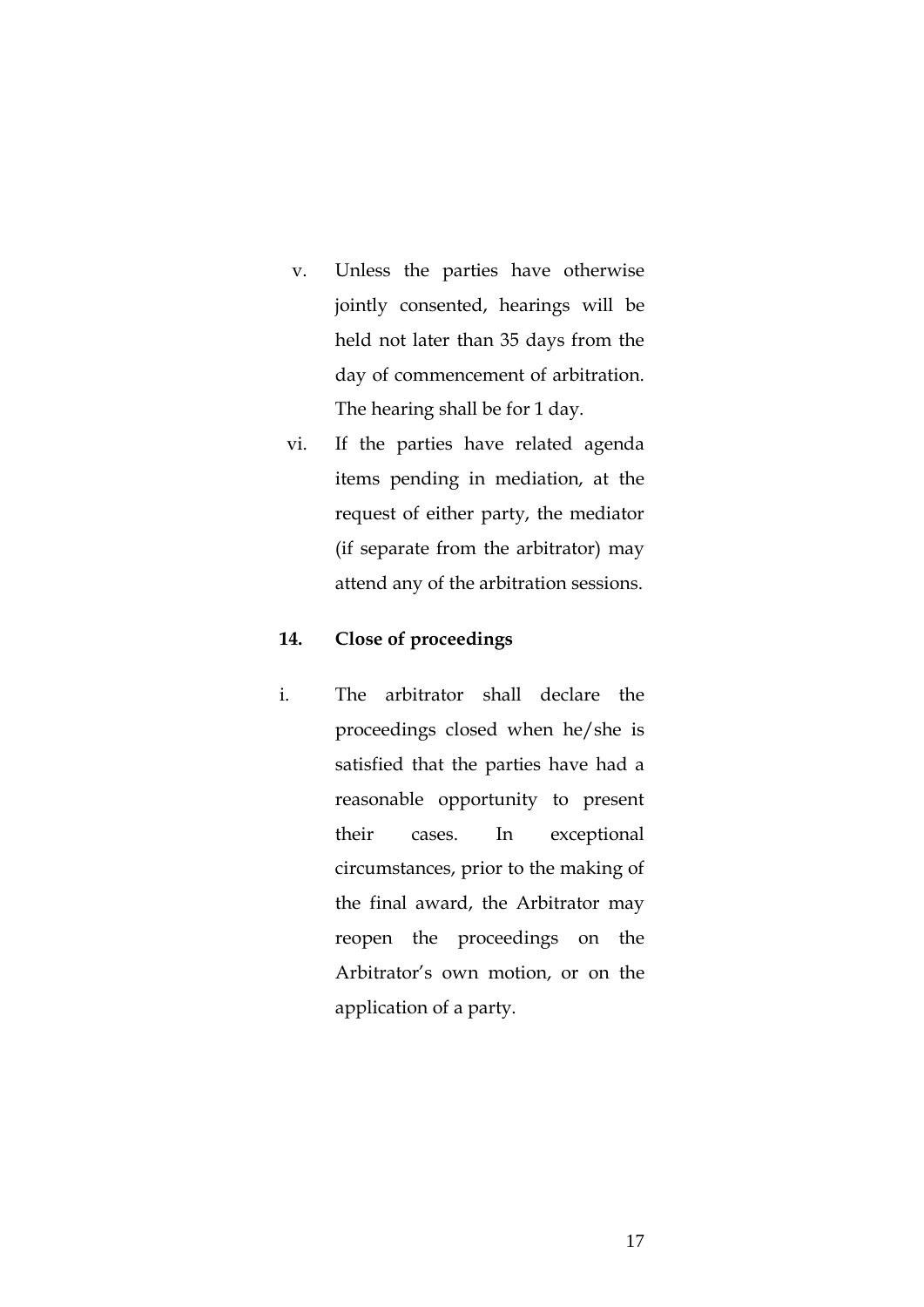ii. In any event the arbitrator shall declare the proceedings closed not later than 35 days from the date of commencement of arbitration

#### **15. Review of the Award**

- i. No arbitral award may be made by the arbitrator, prior to it being approved with regard to its form by the LCA
- ii. Within 14 days of the close of proceedings and prior to signing the award, the arbitrator shall send it to the LCA Secretariat in the form of a draft. The LCA may make recommendations with regard to the formal requirements of the award, but without prejudice to the freedom of decision-making by the arbitrator,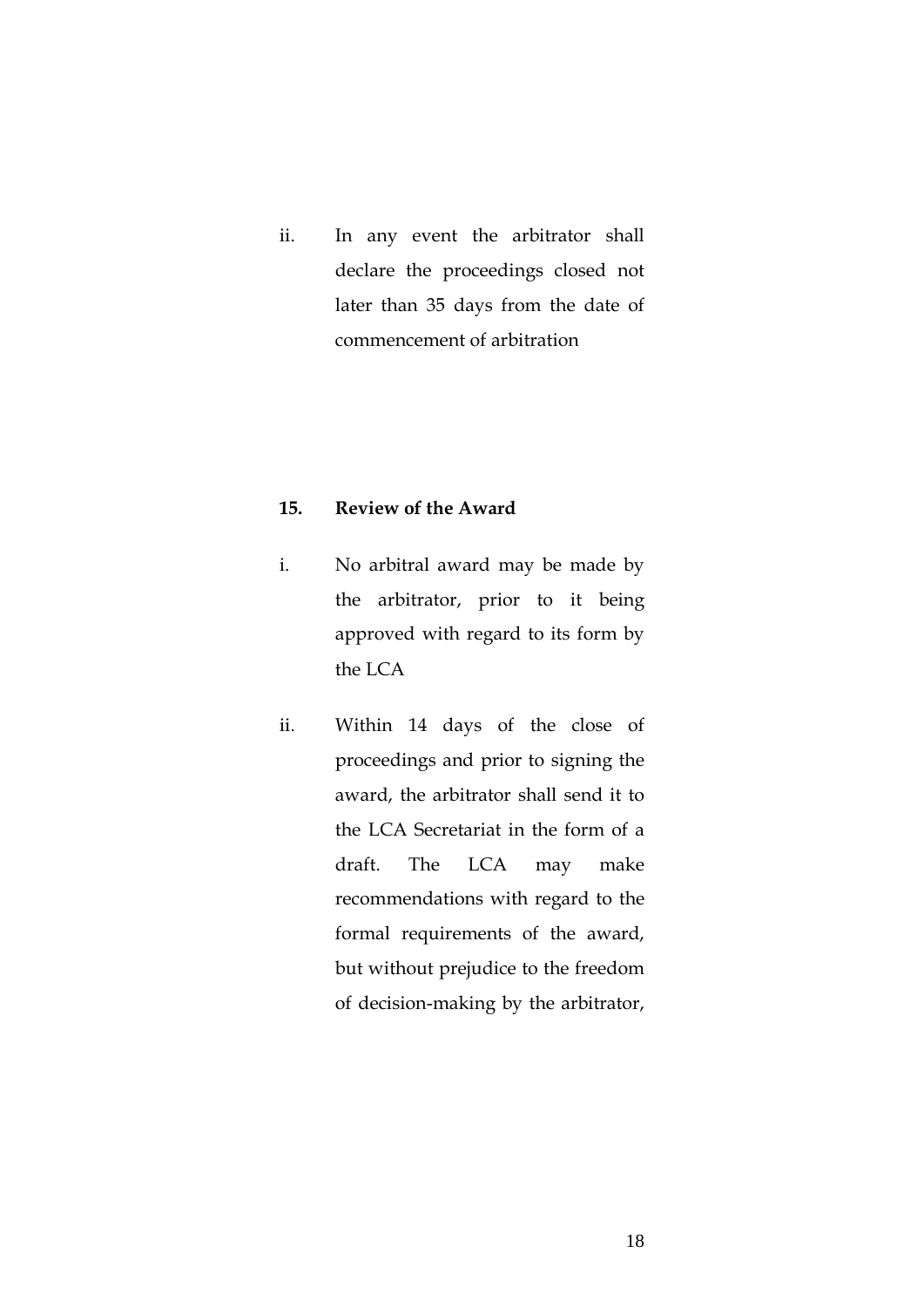it may also underline certain matters of procedural or material legal nature.

ii. The LCA shall give the arbitrator a time limit to consider its recommendations and remarks and submit the draft of the arbitral award for a new review. This time shall not exceed 5 days.

#### **16. Mediation**

- i. Within the 14 day period referred to in Article 15 above, the arbitrator may refer any portion of the dispute to mediation before rendering an award. Mediation will be conducted in accordance with LCA mediation guidelines.
- ii. If the dispute is referred to mediation the time table shall be suspended until mediation is concluded.
- **17. Award**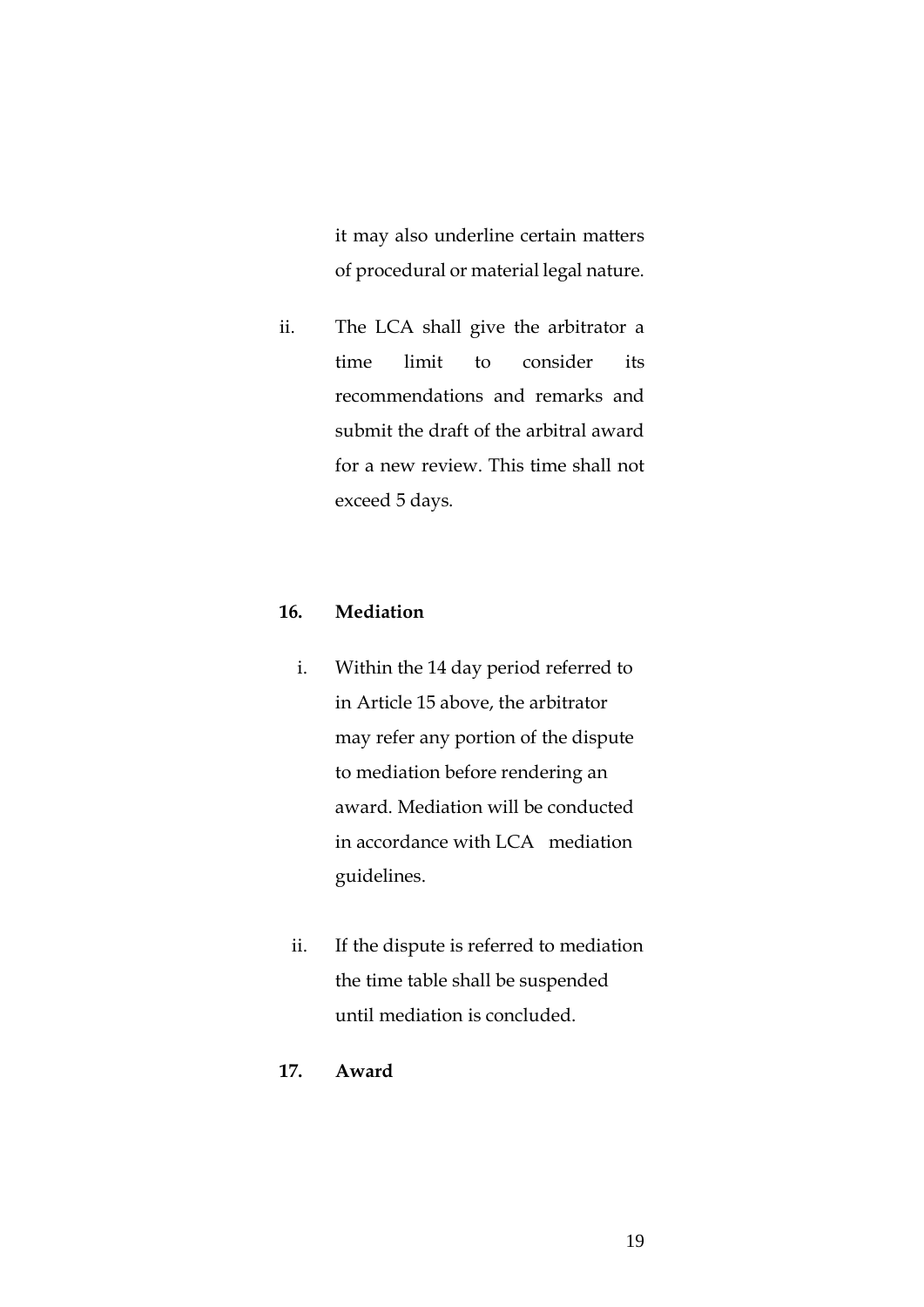- i. The award shall be rendered within 21 days of the close of proceedings.
	- ii. The arbitrator will render a written reasoned award.
- iii. If the award is rendered before the expiration of the fourteen day period referred to in Article 15 above, then the LCA shall notify the parties two business days before publication of the award in order to afford the parties time to resolve any dispute directly.

#### 18. **Costs**

it is presumed that all costs shall be borne equally by the parties but the arbitrator may in the award and for good reason apportion costs unequally as the arbitrator deems appropriate.

#### **NOTE:**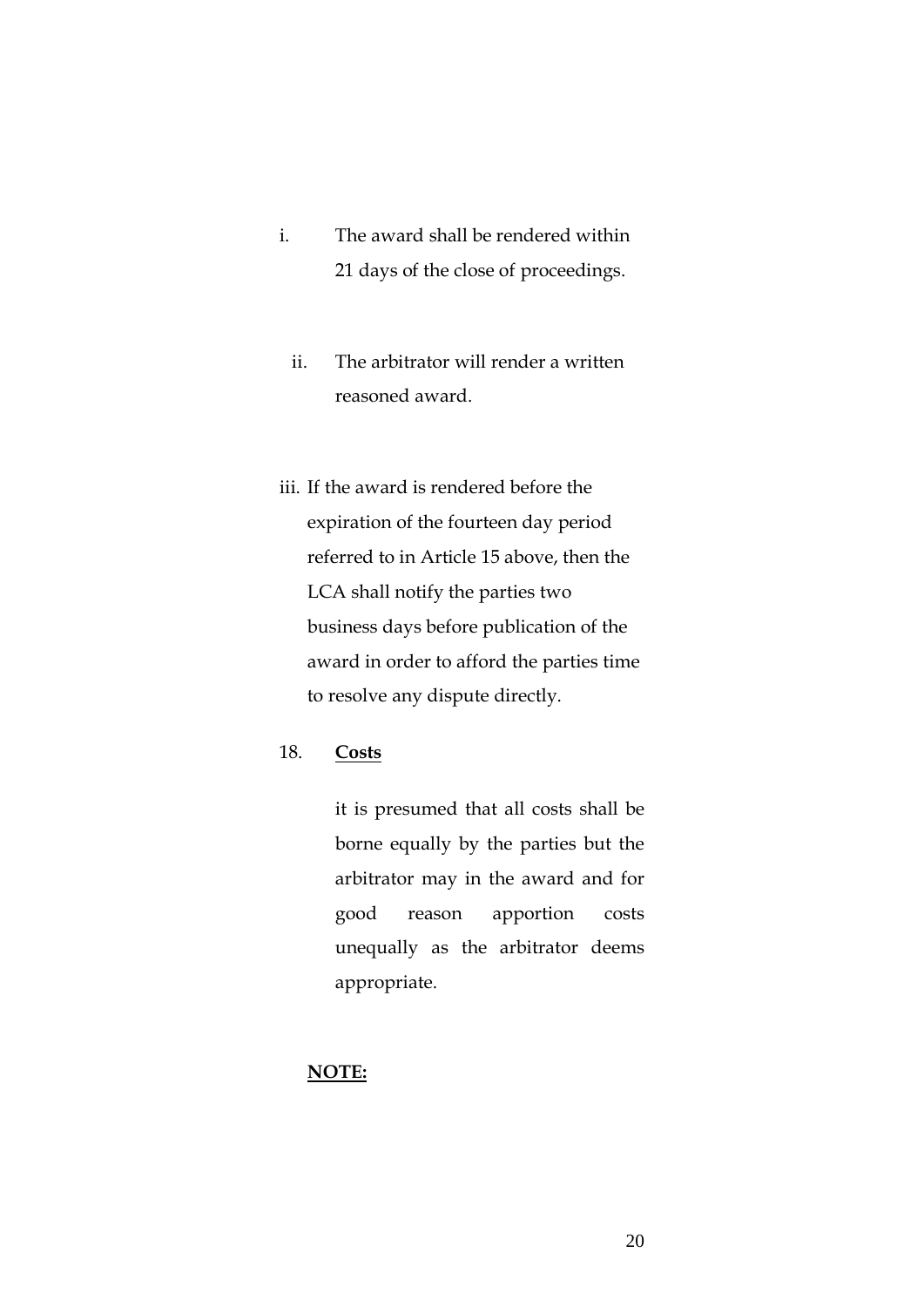These rules may be revised from time to time and the Rules in force at the time an arbitration commences shall govern the proceedings.

#### **NOTICE OF ARBITRATION**

**Under The Rules Of The Lagos Court Of Arbitration (LCA) Express Resolution Procedure Rules**

To: Respondent …………………….……………………… ……………………………………………… …………….……………………………… ……………………………………………… …….……………………………………… ………… of (Address) ……………………………………………… …………………………………………………………… …….………..……………………………… …………………………………....................

21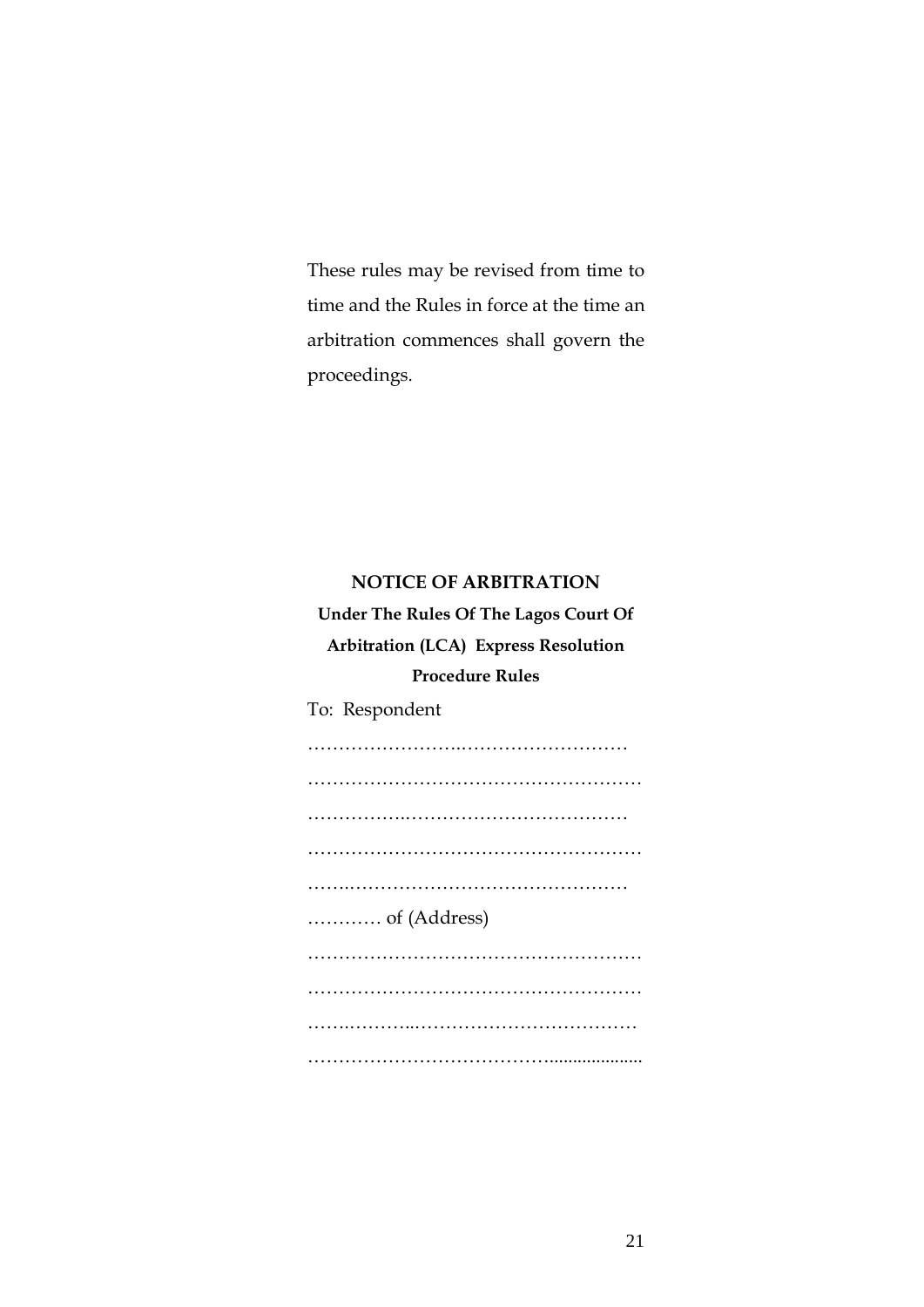# Telephone E-mail:

# The Claimant ............. of (Address)  $\cdots$ Telephone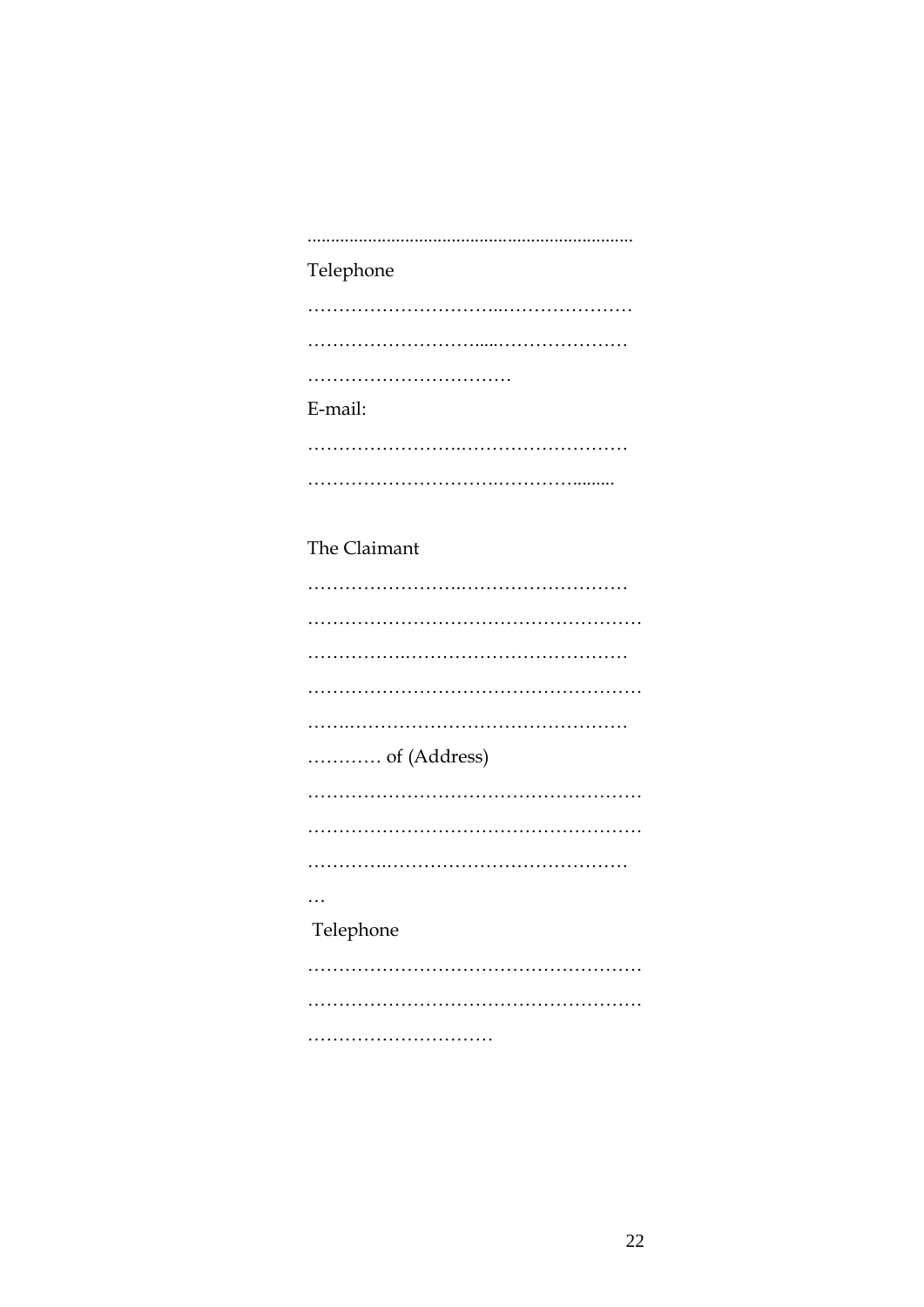E-mail:

…………………….……………………… ………………………..........

Hereby gives you notice that the following dispute which has arisen between us be referred to arbitration in accordance with the provision of LCA Arbitration Clause of our agreement dated the .........……….. and be determined under the rules of the LCA EXPRESS PROCEDURE RULES.

The dispute pertains to:- ……………………………………………… ……………………………………………… ………….………………………………… …… ……………………………………………… ……………………………………………… ………….………………………………… …… ……………………………………………… ………………………………………………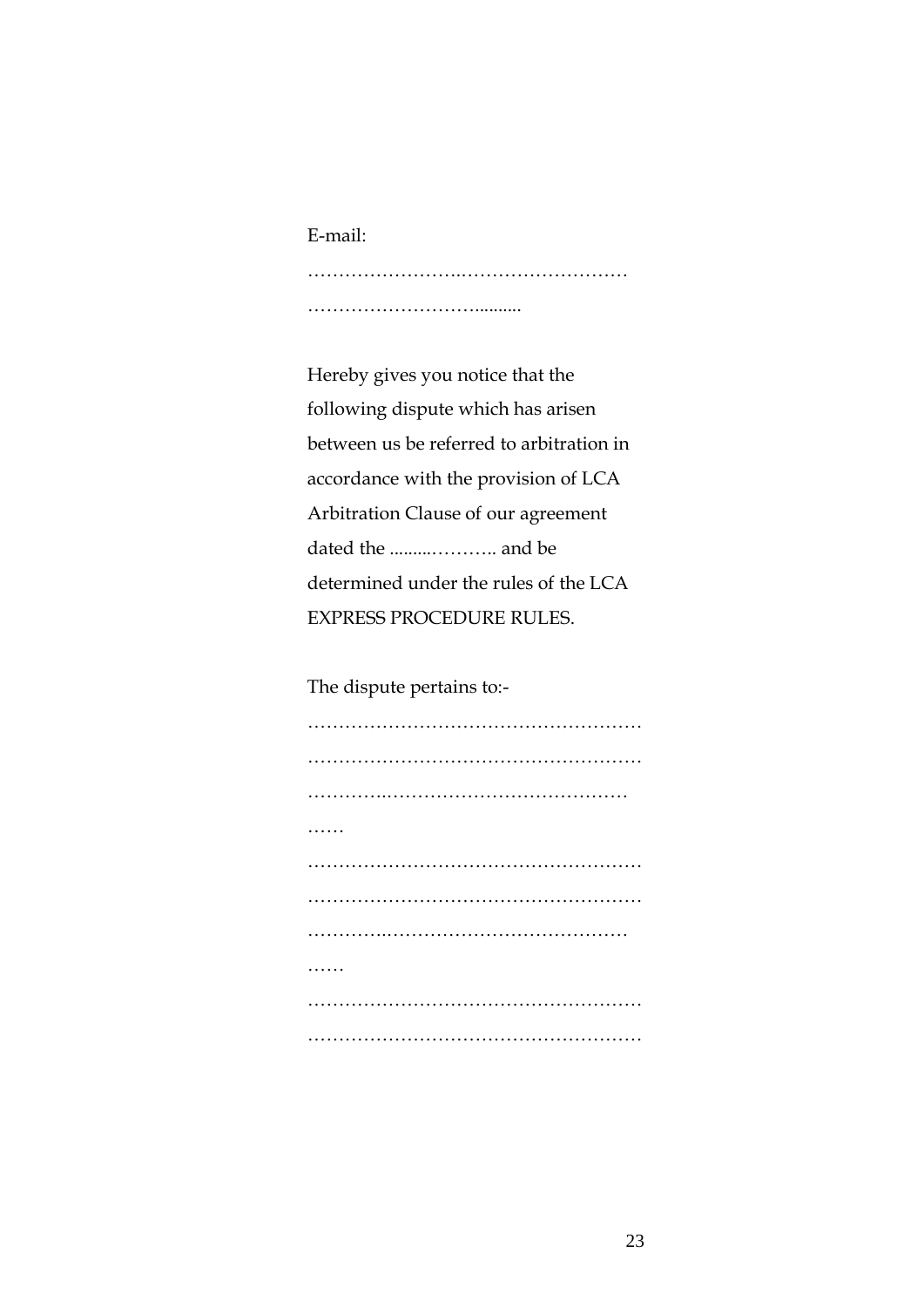$\ldots \ldots$  $\ldots \ldots$  $\ldots$  $\ldots$  . . . . . . .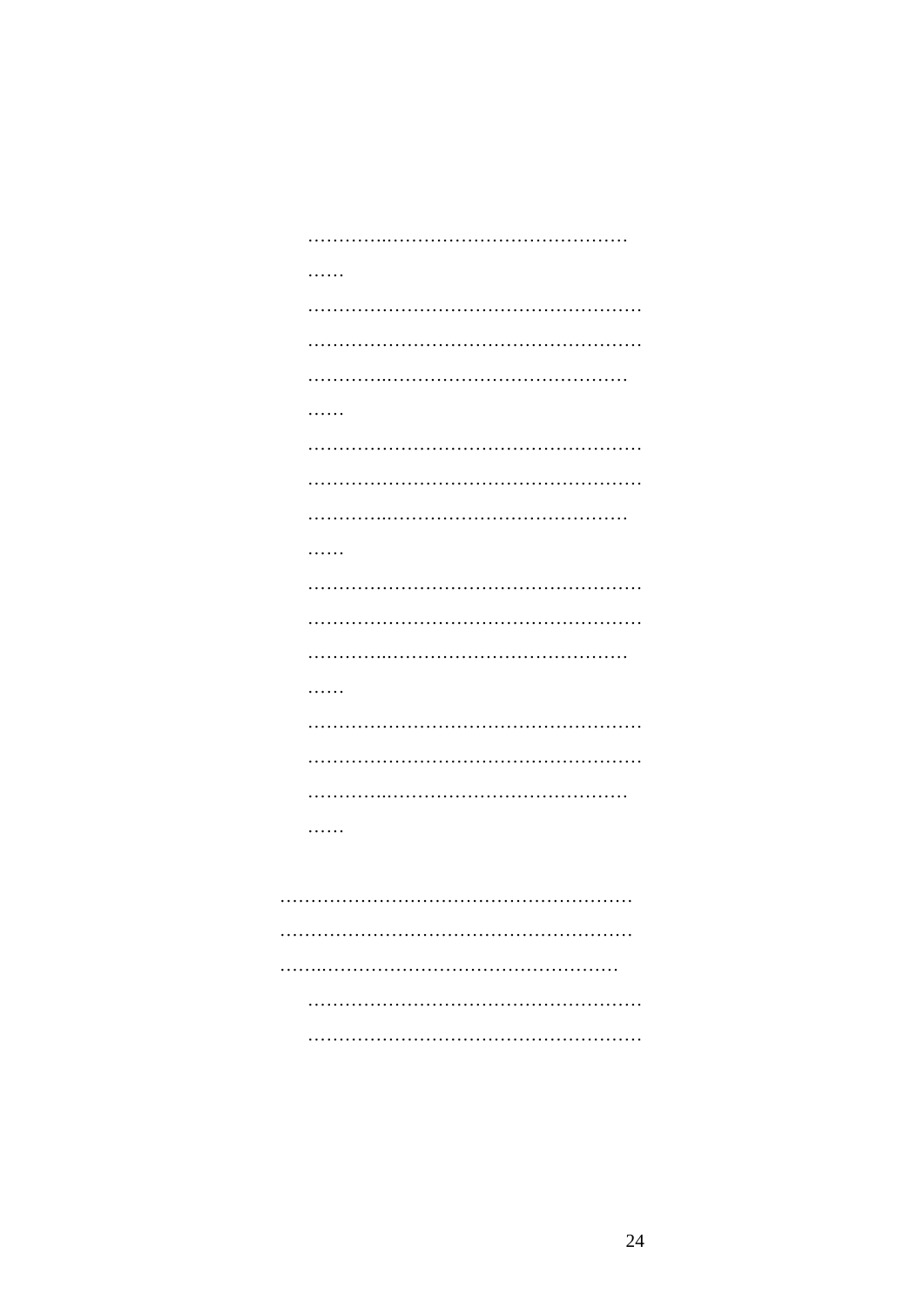………………………………………………………… …… ……………………………………………… ……………………………………………… ………….………………………………… …… …………………………………………………………… ………………………………………………………… ………….………………………………… ……

Attached herewith are the following:-

(a) Statement of Case (b) Additional Documents (list any other enclosed)

Additional Documents Signed Copy to: - The President, Lagos Court of Arbitration.

This Form applies where there is an existing arbitration agreement between the parties or have signed and submitted the Application for Arbitration Form.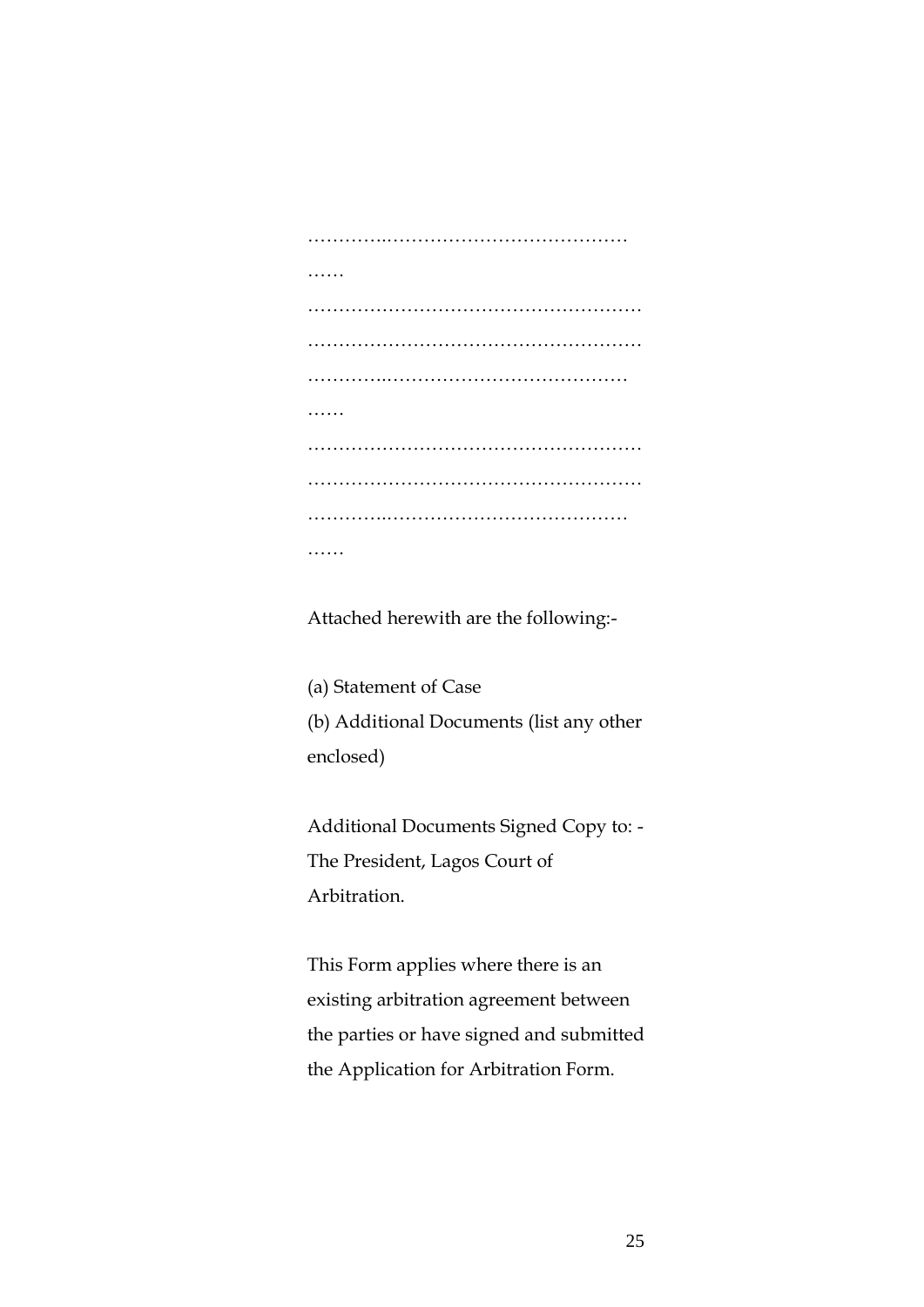# **REQUEST FOR ARBITRATION FORM**

Under The Rules Of The Lagos Court Of Arbitration (LCA) Express Procedure Rules (ERP)

# **APPLICATION FOR ARBITRATION**

To: LCA 1. ……………………………………………… ……………..........................Claimant of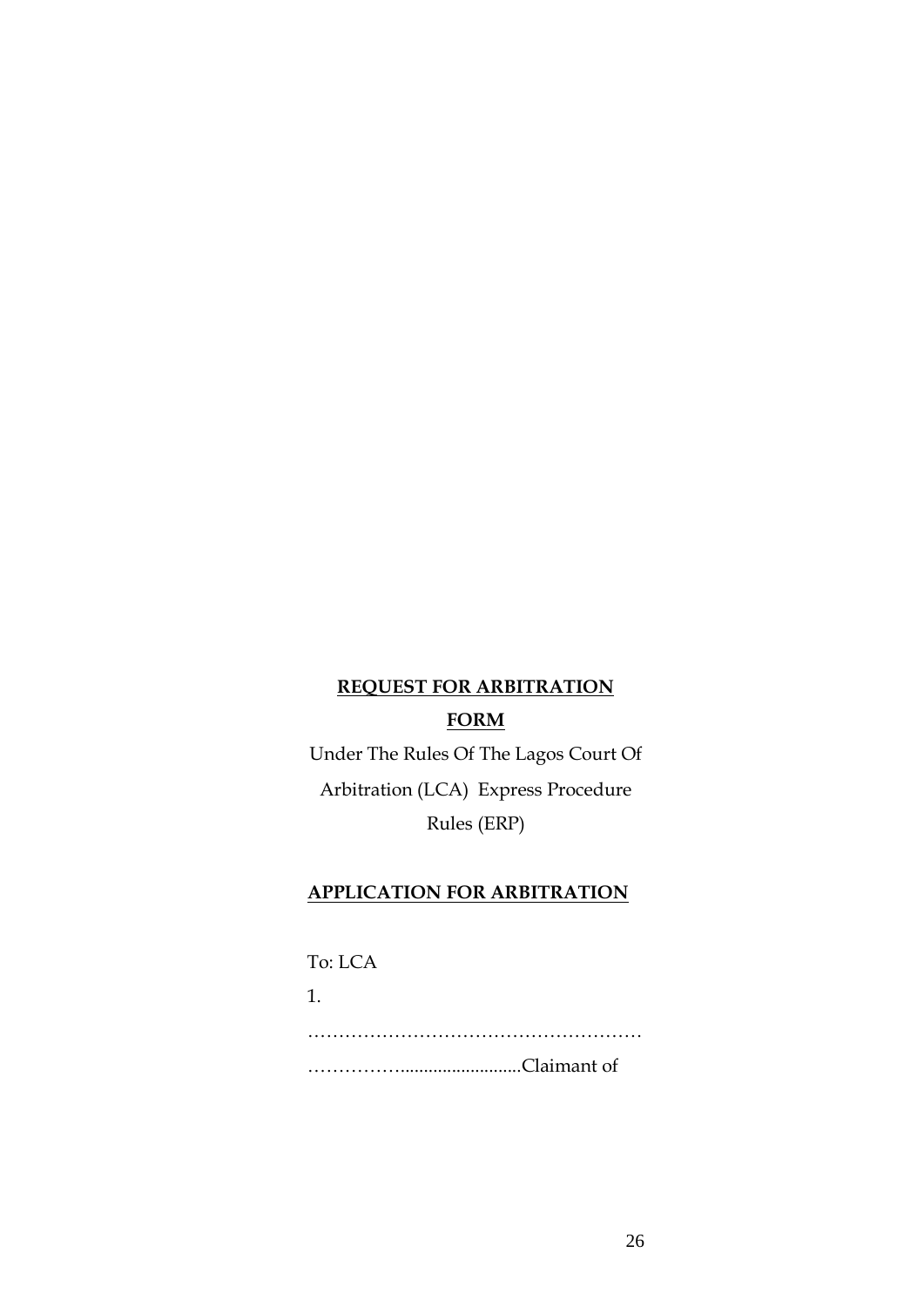# Address)

| .       |  |
|---------|--|
|         |  |
|         |  |
|         |  |
| Tel     |  |
|         |  |
|         |  |
| E-mail: |  |
|         |  |
|         |  |

# and

| Respondent of (Address) |
|-------------------------|
|                         |
|                         |
|                         |
|                         |
| Tel                     |
|                         |
|                         |
|                         |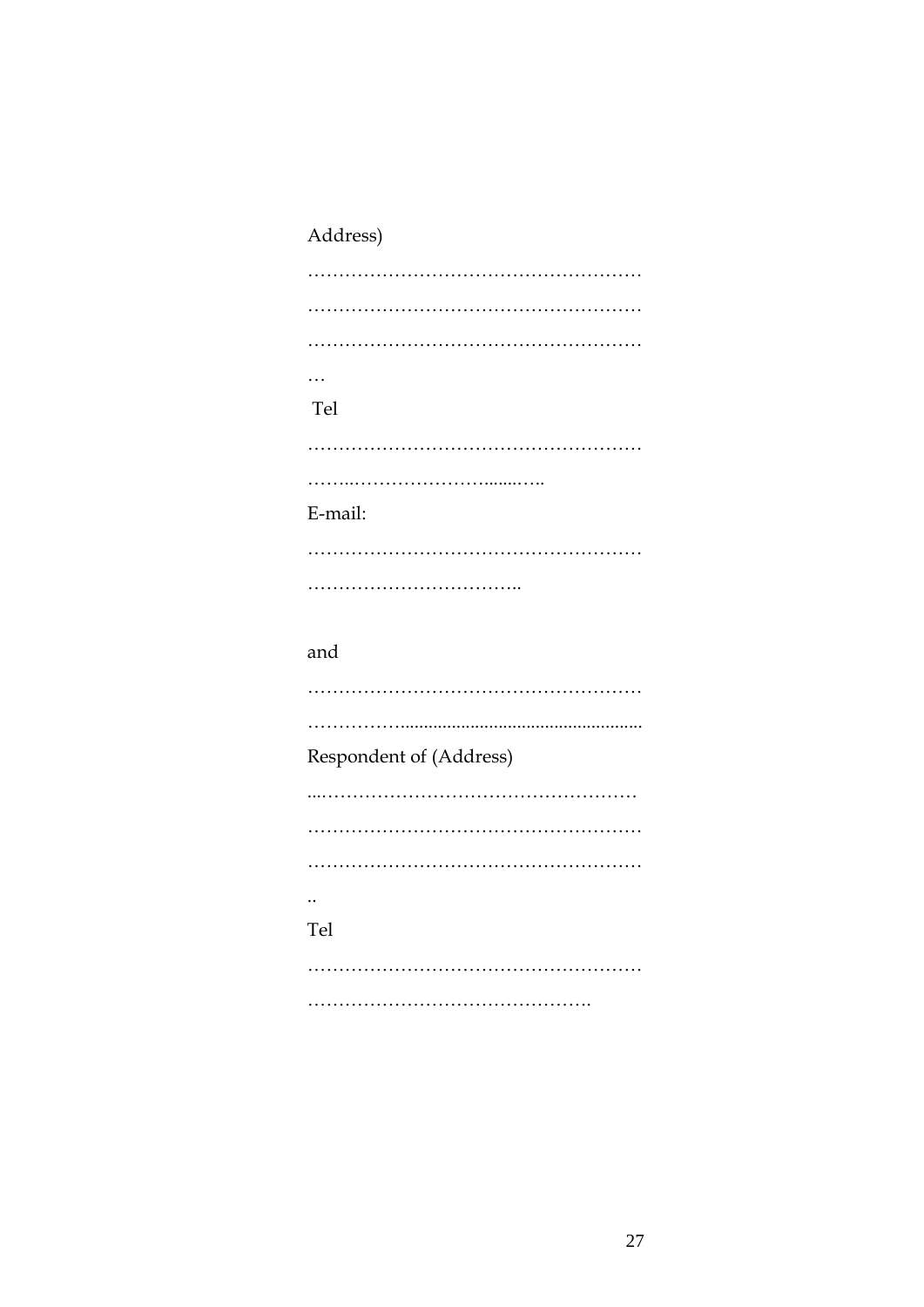#### E-mail:

……………………………………………… …………………………….……

Hereby apply to the LCA for the following dispute to be referred to arbitration under the current Rules of the LCA Express Resolution Procedure for determination by an Arbitrator appointed by the President of the LCA.

The dispute pertains to: ……………………………………………… …………………………………………………………… ……………………………………………… …………………………………………..… ……………………………………………… … ……………………………………………… ……………………………………………… ……………………………………………… … ……………………………………………… ……………………………………………… ……………………………………………… ……………………………………………………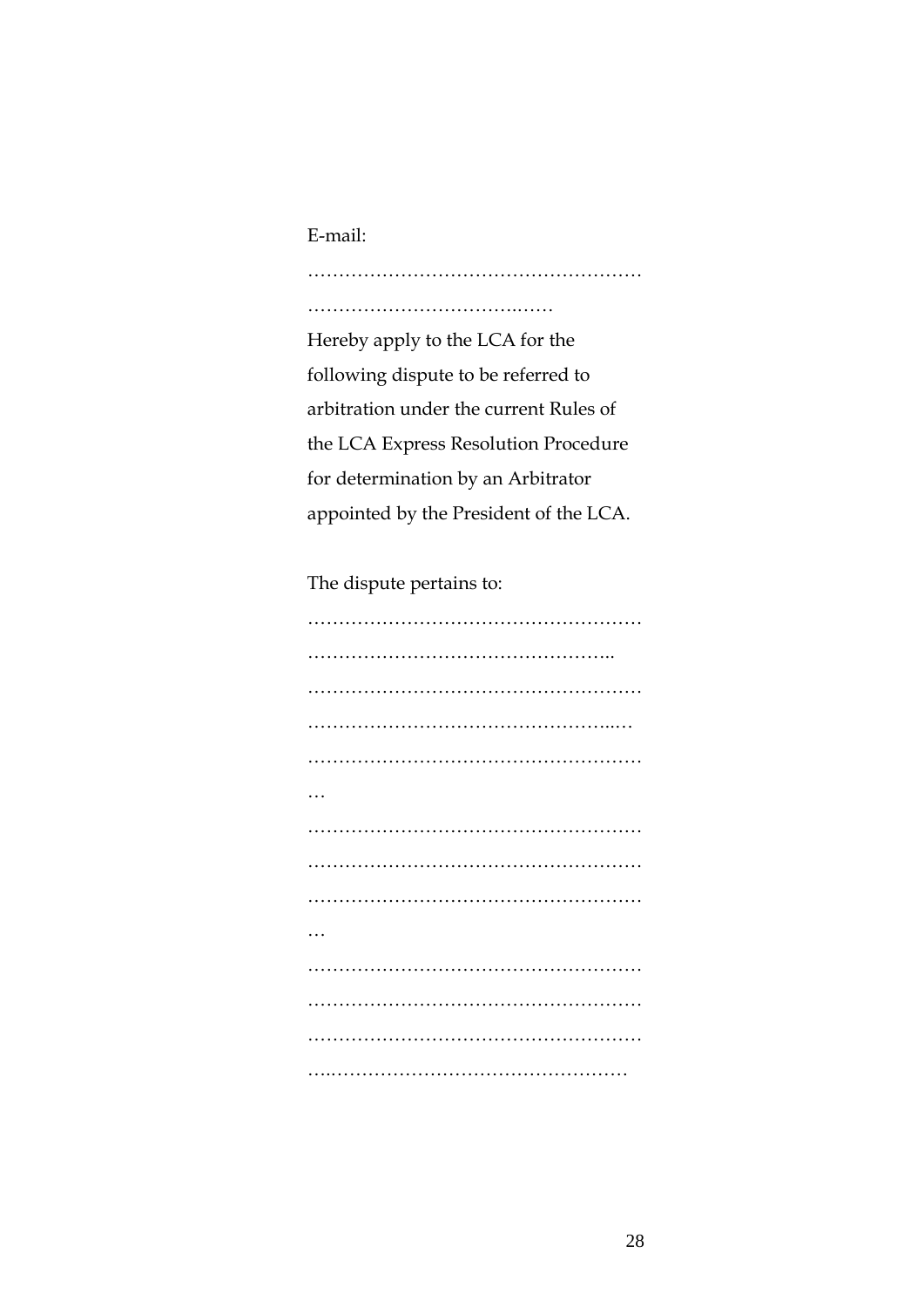|  |  |  |  |  |  |  |  |  |  |  |  |  |  |  |  |  |  |  |  |  |  |  |  |  |  |  |  | and a complete the contract of the complete the complete the complete the complete the complete the complete t |  |  |
|--|--|--|--|--|--|--|--|--|--|--|--|--|--|--|--|--|--|--|--|--|--|--|--|--|--|--|--|----------------------------------------------------------------------------------------------------------------|--|--|
|  |  |  |  |  |  |  |  |  |  |  |  |  |  |  |  |  |  |  |  |  |  |  |  |  |  |  |  |                                                                                                                |  |  |
|  |  |  |  |  |  |  |  |  |  |  |  |  |  |  |  |  |  |  |  |  |  |  |  |  |  |  |  |                                                                                                                |  |  |
|  |  |  |  |  |  |  |  |  |  |  |  |  |  |  |  |  |  |  |  |  |  |  |  |  |  |  |  |                                                                                                                |  |  |

| The amount claimed is           |
|---------------------------------|
|                                 |
| and the amount (if any) Counter |
| claimed is                      |
|                                 |
|                                 |

We, the parties to this application, have read the current Express Procedure Rules. We agree to be bound by these Rules and by the award of the Arbitrator appointed to determine the dispute. We require this dispute to be resolved by arbitration.

A cheque to the sum of ………...................... in respect of the administrative fee is enclosed.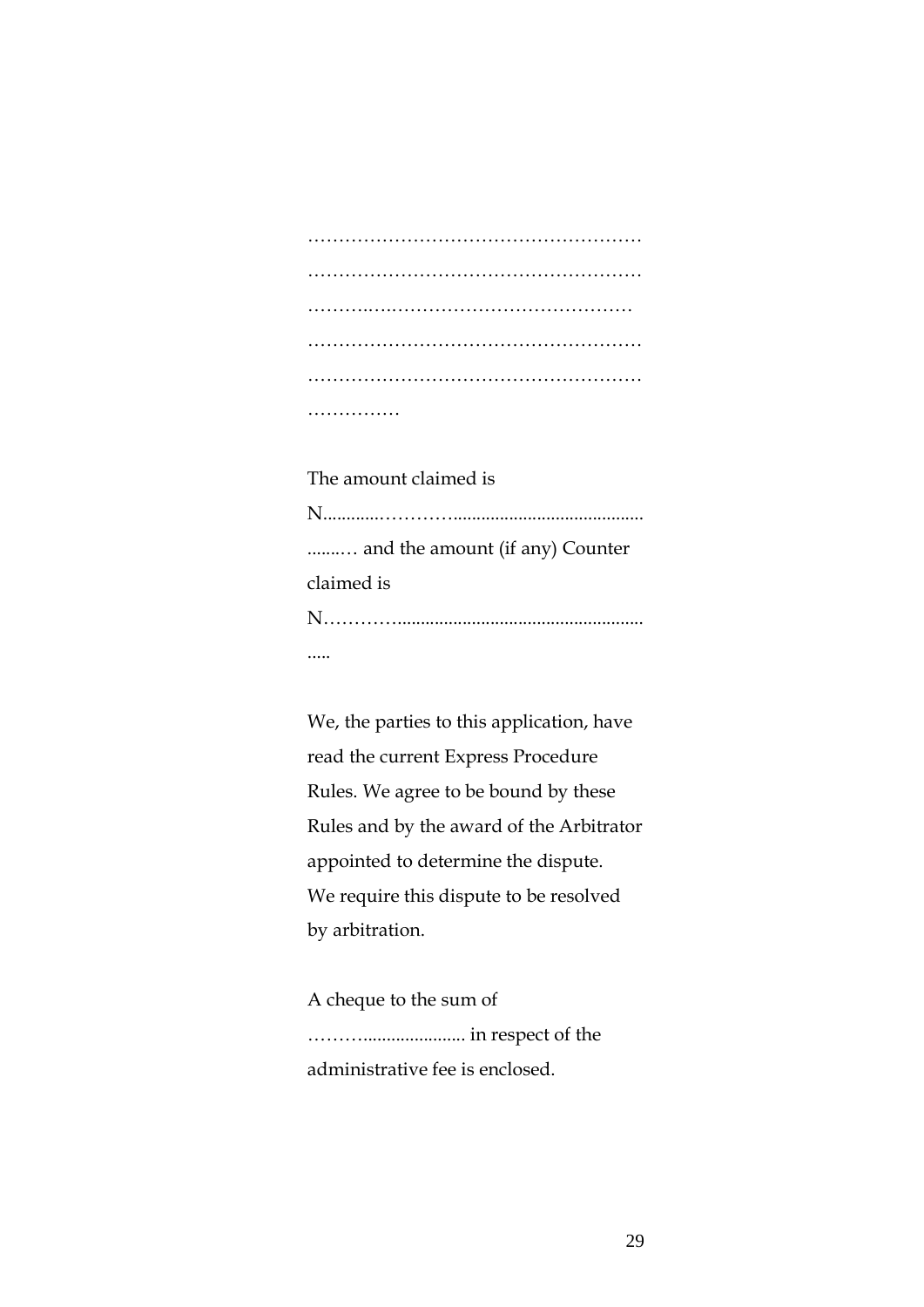| Claimant)   |
|-------------|
|             |
|             |
| Respondent) |

Cheques or transfer should be in favour of the "Lagos Court of Arbitration".

# **COSTS SCHEDULE**

# ERP Arbitrator's Fee

| Sum in Dispute    | Arbitrator's fee |
|-------------------|------------------|
| N100,000-N500,000 | N27,000          |
| N500,000-         | N150,000         |
| N2,000,000        |                  |
| N2,000,001-       | N300,000         |
| N5,000,000        |                  |
| N5,000,001-       | N450,000         |
| N10,000,000       |                  |
| N10,000,001-      | N600,000         |
| N18,000,000       |                  |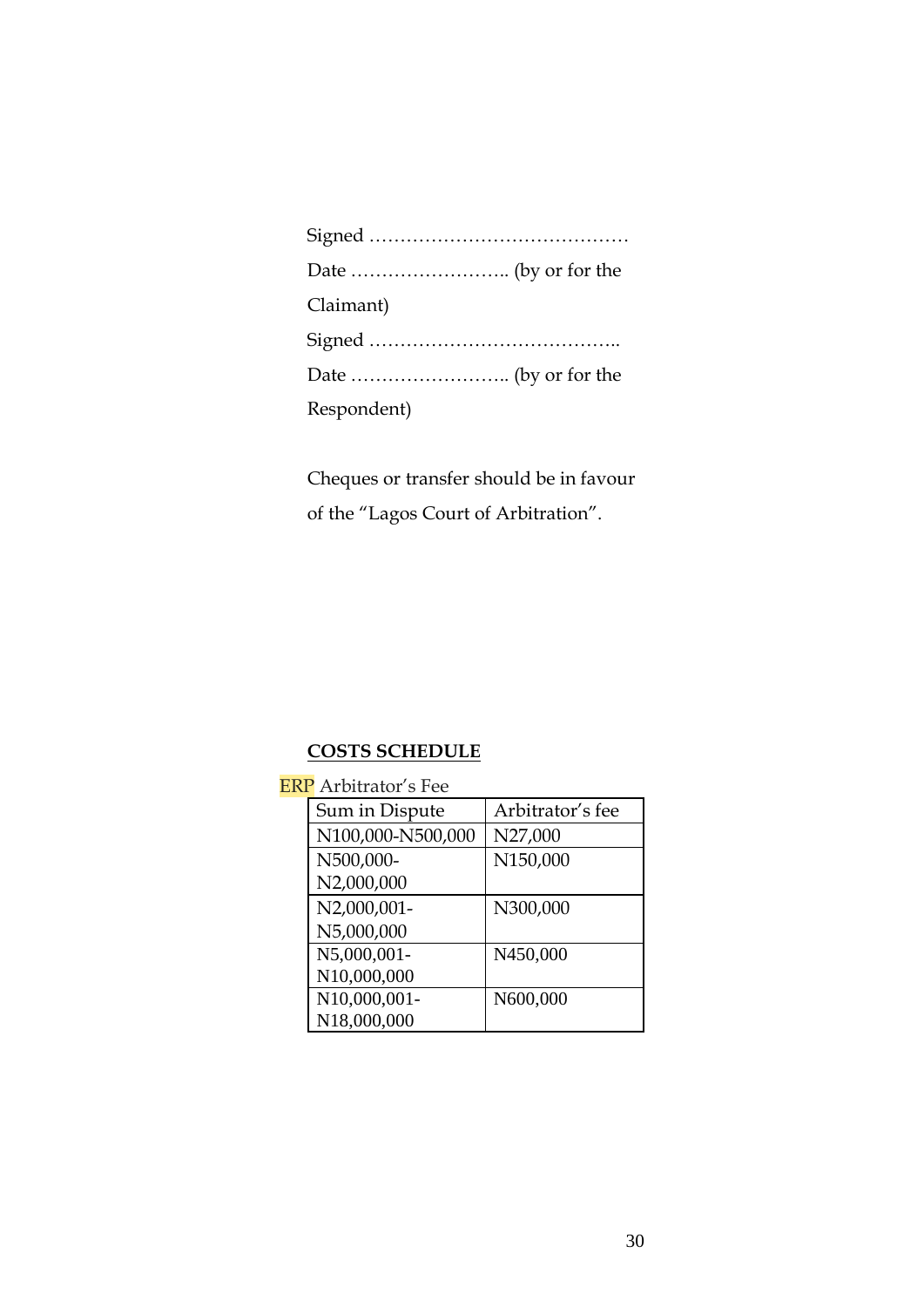Where the sum is dispute is above N18,000,000 the Arbitrators Fee Schedule that applies to the LCA Arbitration Rules would apply though the arbitration is conducted under the ERP.

ERP Administrative Fee

| Sum in      | Administrative fee    |
|-------------|-----------------------|
| Dispute     |                       |
| N100,000-   | 10% of sum in dispute |
| N500,000    | subject to a minimum  |
|             | of N25,000            |
| N500,000-   | 10% of the sum in     |
| N2,000,000  | dispute subject to a  |
|             | minimum of N75,000    |
| N2,000,001- | 10% of the sum in     |
| N5,000,000  | dispute subject to a  |
|             | minimum of N225,000   |

Where the sum in dispute is above N5,000,000 the Administrative fee schedule that applies to the LCA Arbitration Rules would apply though the arbitration is conducted under the ERP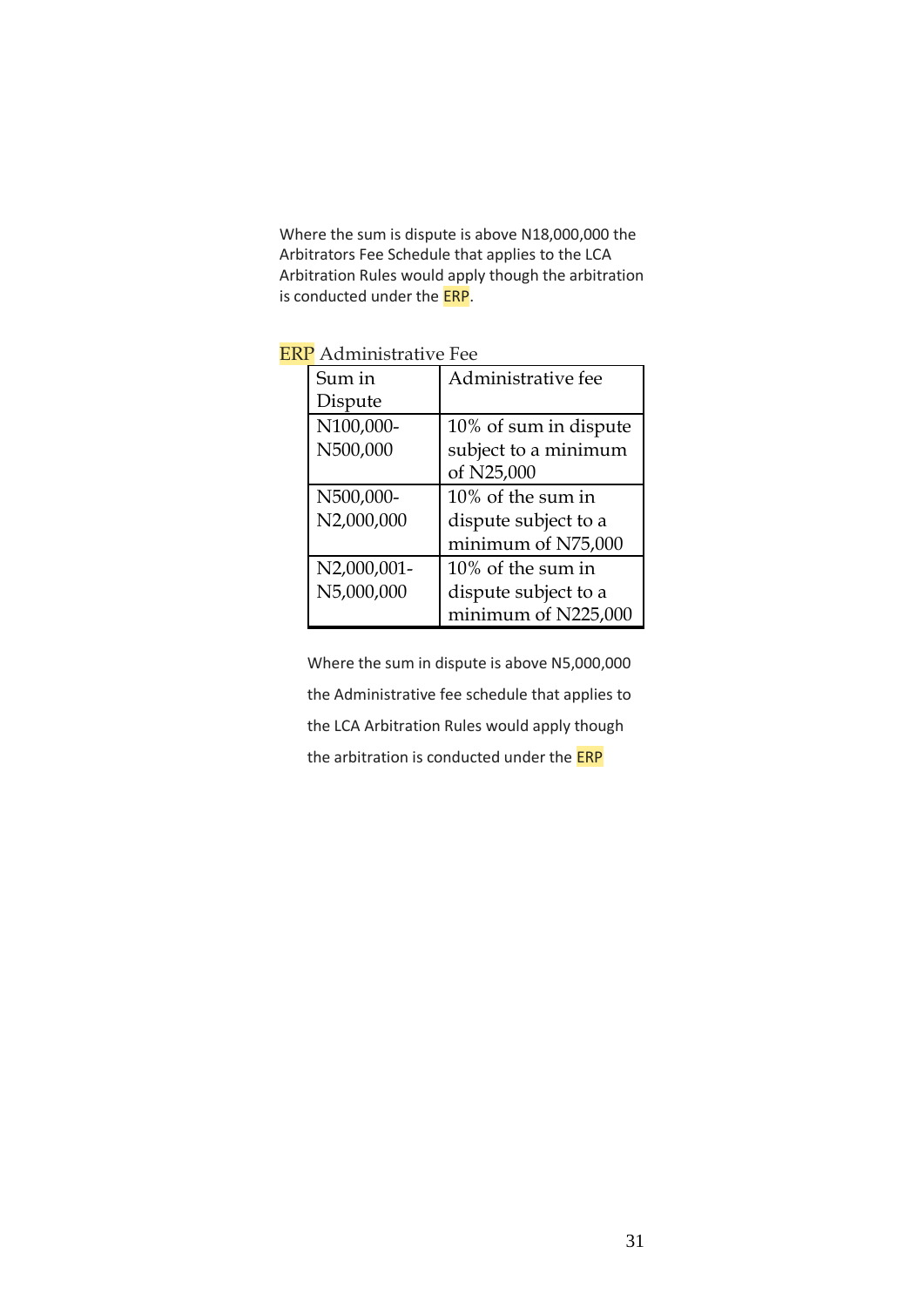#### **ABOUT THE LCA**

THE Lagos Court of Arbitration (LCA) is an independent, private sector driven international centre for the resolution of commercial disputes via arbitration and other forms of alternative dispute resolution (ADR).

It was established under the Lagos Court of Arbitration Law, No. 17, 2009 to provide institutionalised arbitration and ADR services. To achieve its mandate, the LCA was empowered to appoint an arbitral tribunal in respect of any dispute referred to it and maintain a panel of neutrals which consist of arbitrators, mediators and other experts with the requisite skills and experience to meet set functions. The expertise of the LCA spans multiple industries including, oil and gas, finance, maritime, construction, engineering, telecommunications, hospitality and tourism, insurance, etc.

32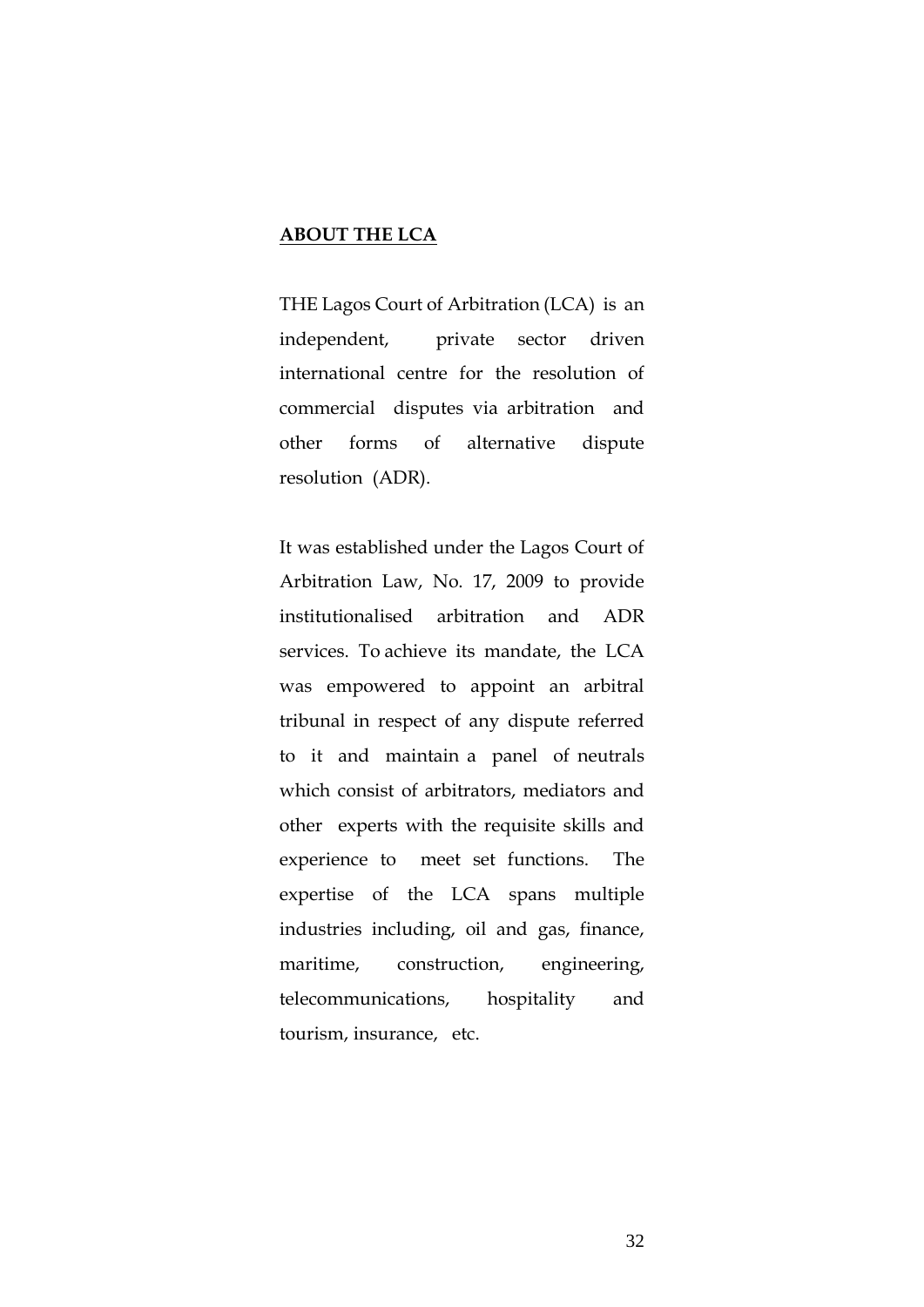The LCA Arbitration Rules and ADR Guidelines incorporate international best practices and standards with industryspecific requirements and needs.

#### **LCA DISPUTE RESOLUTION CLAUSE**

"ANY dispute arising out of or in connection with the interpretation of the provisions of this Agreement or the performance of same, shall be submitted to the Lagos Court of Arbitration and shall be resolved under the Rules of the Lagos Court of Arbitration. The dispute shall be resolved by a sole arbitrator, except as otherwise agreed by the parties to be by a tribunal of three arbitrators. The appointment of the Arbitrator(s) shall be in accordance with the said Rules, and the